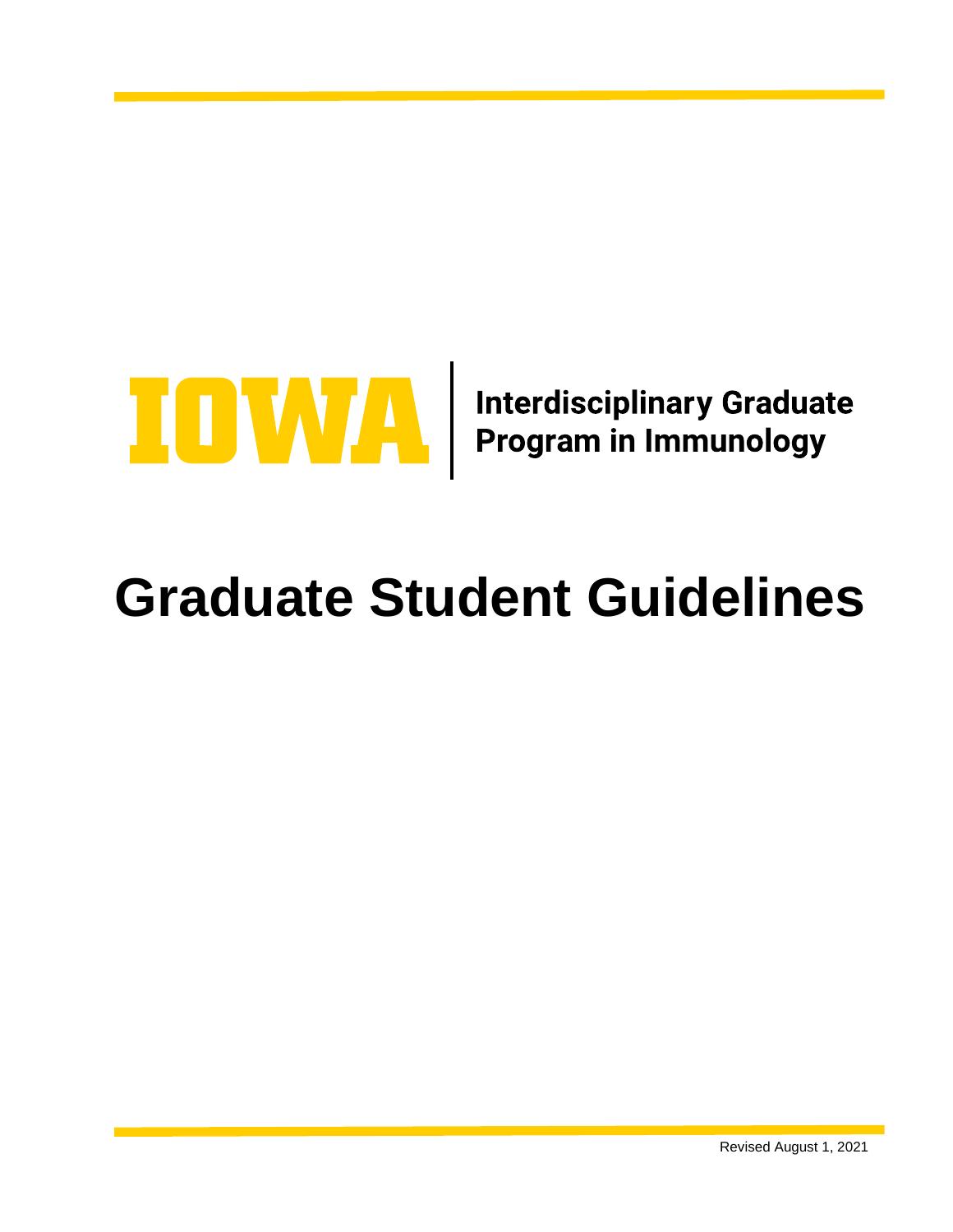# **Contents**

| I.<br>Ш.<br>Ш.<br>a.                    |  |
|-----------------------------------------|--|
| b.                                      |  |
| C.                                      |  |
| IV.<br>V.<br>VI.<br>A.                  |  |
| b.                                      |  |
| C.                                      |  |
| d.                                      |  |
| е.                                      |  |
| VII.<br>VIII.<br>IX.<br>Х.<br>XI.<br>a. |  |
| b.                                      |  |
| XII.<br>a.                              |  |
| $b$ .                                   |  |
| XIII.<br>a.                             |  |
| b.                                      |  |
| $C_{\cdot}$                             |  |
| XIV.<br>XV.<br>XVI.<br>a.               |  |
| b.                                      |  |
| c.                                      |  |
| XVII.                                   |  |
| a.                                      |  |
| b.                                      |  |
| c.                                      |  |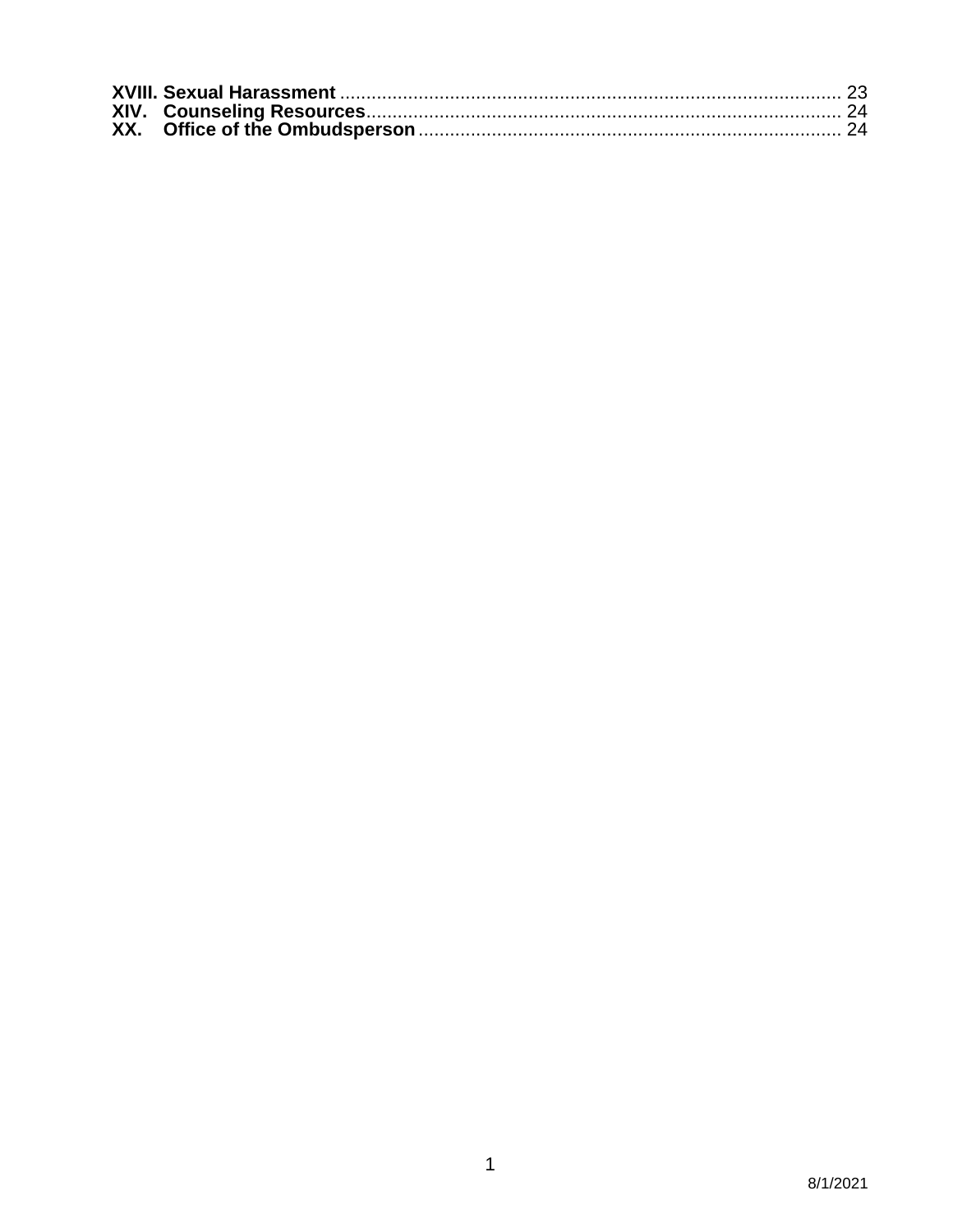## **Immunology Graduate Program STUDENT GUIDELINES THE UNIVERSITY OF IOWA**

In addition to the [Graduate College Manual of Rules and Regulations,](https://grad.uiowa.edu/academics/manual) this handbook is for use by the Immunology Graduate Students to clarify Immunology Program-specific policies. The document lists the program leadership, course requirements, laboratory rotation policies, Immunology seminar, Comprehensive Exam format and schedule, and Dissertation Committee guidelines.

# <span id="page-3-0"></span>**I. Program Academic Objectives**

- a. To educate and train students toward independent careers as investigators and educators in cutting-edge research, teaching, and service in basic and applied Immunology
- b. To develop the student's ability to think critically and evaluate data and scientific literature, to problem solve, to expand their technical skills, and to design rigorous and reproducible experiments that increase both their knowledge base and allow them to address scientific questions in immunology
- c. To develop the student's ability to communicate their scientific findings and knowledge via both written and oral methods to a variety of audiences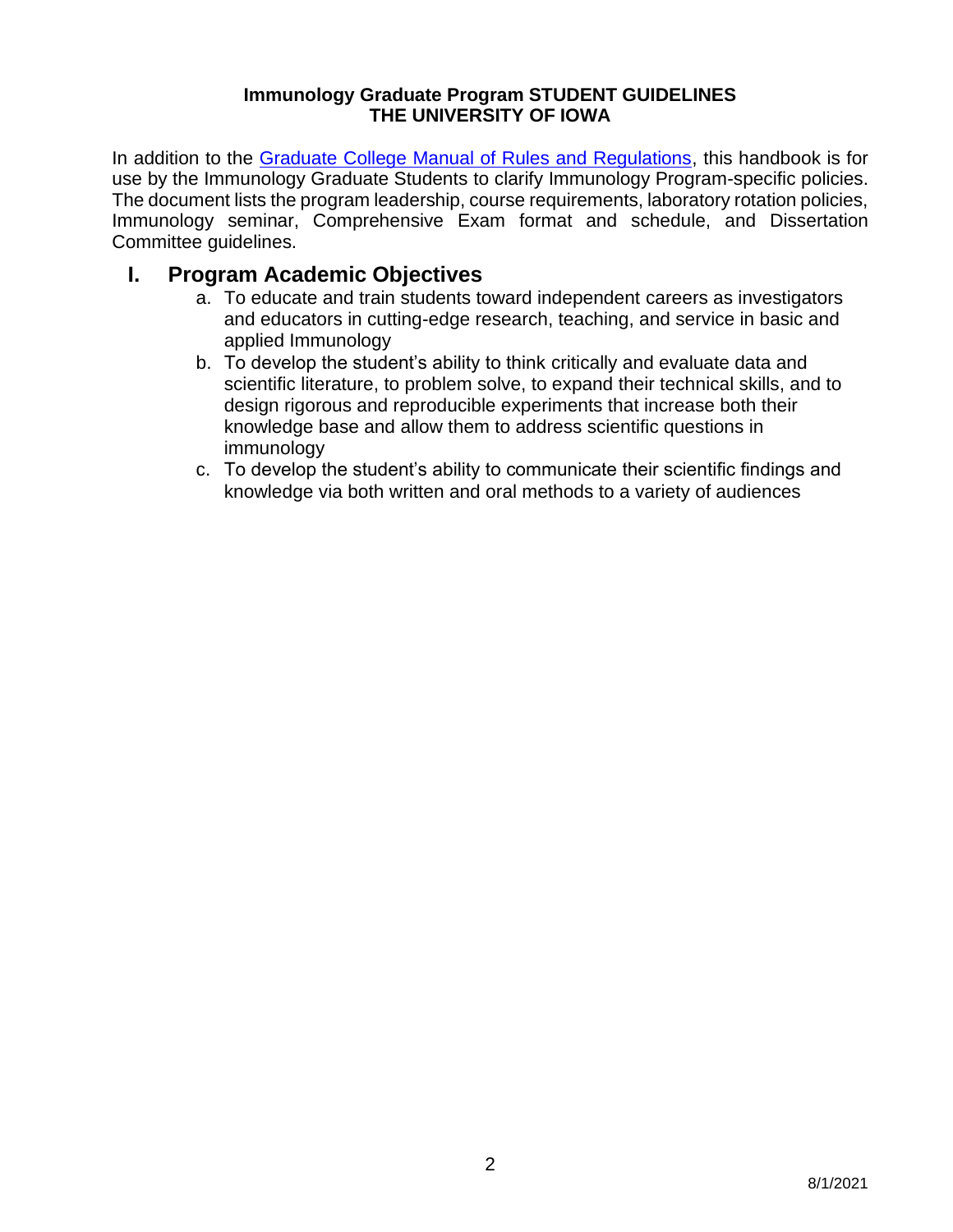<span id="page-4-0"></span>

| Ш. | <b>PROGRAM LEADERSHIP:</b><br><b>Program Director:</b><br>Dr. Kevin Legge                                                                                    | <b>108C MRC</b>                                                                     | 335-6744                                                             |
|----|--------------------------------------------------------------------------------------------------------------------------------------------------------------|-------------------------------------------------------------------------------------|----------------------------------------------------------------------|
|    | <b>Executive Committee Members:</b><br>Dr. Vladimir Badovinac<br>Dr. Noah Butler<br>Dr. John Colgan<br>Dr. Jon Houtman<br>Dr. Kevin Legge<br>Dr. Wendy Maury | 1023 ML<br>3-632 BSB<br>2000 ML<br><b>2210 MERF</b><br><b>108C MRC</b><br>3-750 BSB | 384-2930<br>335-7789<br>335-9561<br>335-7780<br>335-6744<br>335-8021 |
|    | <b>Graduate Studies Committee Chair:</b><br>Dr. John Harty                                                                                                   | 3-530 BSB                                                                           | 335-9720                                                             |
|    | <b>Admissions Committee Chair:</b><br>Dr. Ashutosh Mangalam                                                                                                  | 1080A ML                                                                            | 335-8558                                                             |
|    | <b>Comprehensive Exam Committee Co-Chairs:</b><br>Dr. Vladimir Badovinac<br>Dr. John Colgan                                                                  | 1023 ML<br>2000 ML                                                                  | 384-2930<br>335-9561                                                 |
|    | <b>Curriculum Committee Co-Chair:</b><br>Dr. Ashutosh Mangalam<br>Dr. Prajwal Gurung                                                                         | 1080A ML<br>429 EMRB                                                                | 335-8558<br>335-4536                                                 |
|    | <b>Seminar Committee Chair:</b><br>Dr. Scott Lieberman                                                                                                       | 2191A ML                                                                            | 353-4399                                                             |
|    | <b>Program Administrator:</b><br>Rob DuBay                                                                                                                   | <b>354 MRC</b>                                                                      | 335-7748                                                             |
|    | <b>Program Associate:</b><br><b>Mackenzie Goss</b>                                                                                                           | <b>357 MRC</b>                                                                      | 335-6512                                                             |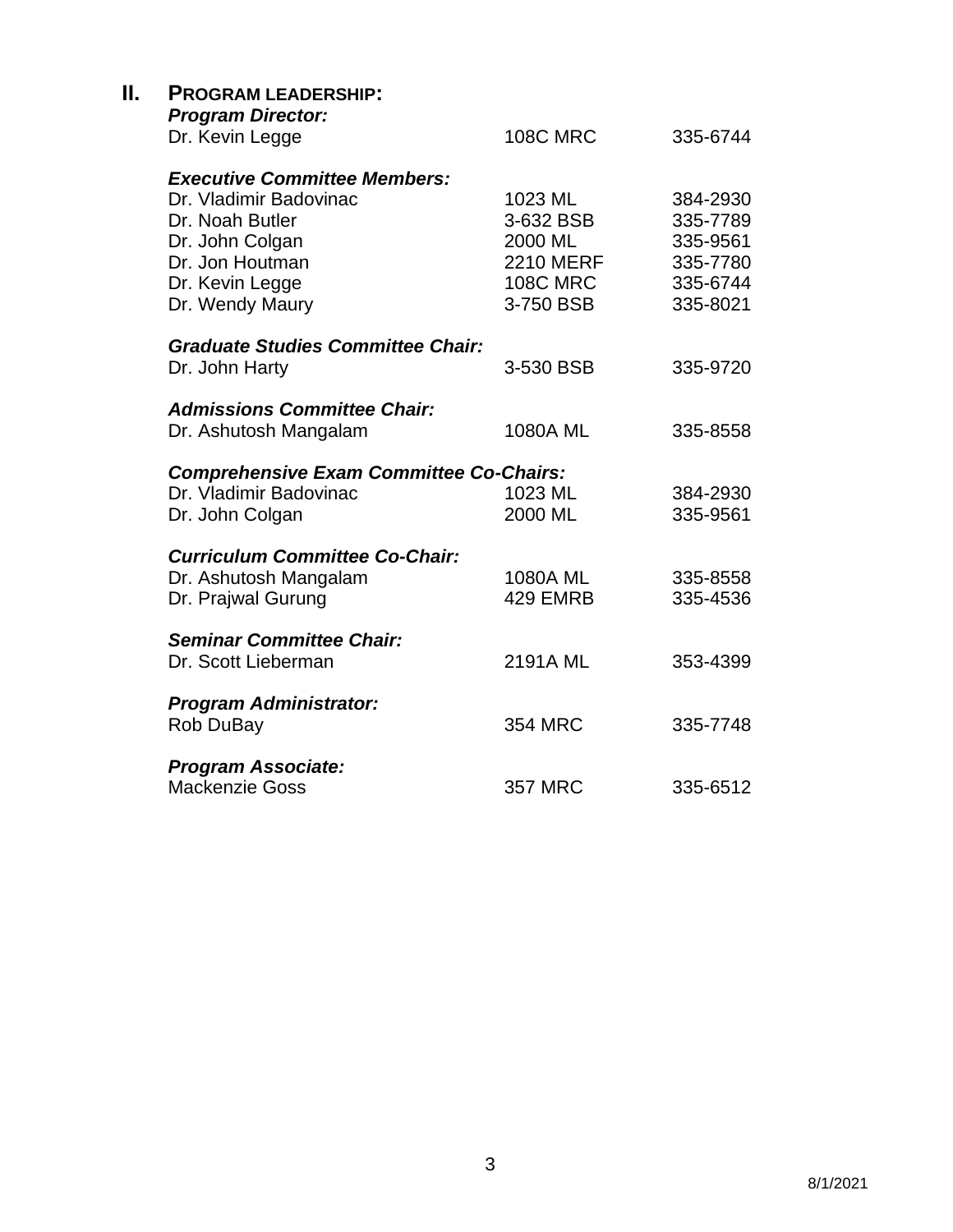# <span id="page-5-1"></span><span id="page-5-0"></span>**III. When To Contact the Program Office**

## **a. Educational Milestones**

Students must contact the Program Office at each of these milestones:

- i. Anytime your name, address, home phone number, cell phone number, or office/lab contact information changes
- ii. When you make rotation mentor choices
- iii. When you choose your mentor
- iv. Anytime your funding source changes
- v. When you choose your committees
- vi. When you have changes in your committee membership
- vii. Immediately upon scheduling a Thesis Committee meeting. We need to track these, and Mackenzie will reserve a room.
- viii. As soon as you know you plan to defend in a particular semester
	- ix. As soon as you know your defense date
	- x. Alumni—whenever you have a change of position, institution, name, or other contact information

## <span id="page-5-2"></span>**b. Noteworthy Accomplishments**

- i. You receive fellowships, grants, or other monetary awards
- ii. You publish papers or chapters
- iii. You receive any honors or awards
- iv. You receive any positive media attention
- v. Any other items for the website or social media

#### **c. Primary contacts**

<span id="page-5-3"></span>

| <b>First Contact</b> | <b>Question or Request</b>                             |
|----------------------|--------------------------------------------------------|
| Rob                  | Registration changes (adds, drops, and change of hours |
|                      | forms)                                                 |
| Mackenzie            | Website updates and corrections                        |
| Mackenzie            | <b>Rotation evaluations</b>                            |
| Mackenzie            | Room reservations                                      |
| Mackenzie            | Travel arrangements and reimbursements                 |
| Mackenzie            | Meeting arrangements                                   |
| Mackenzie            | Invoice payments (e.g. restaurant or supply bills)     |
| Mackenzie            | <b>Reports for Committee meetings</b>                  |
| Mackenzie            | Reports for Comprehensive Committee meetings           |
| Mackenzie            | <b>Completed Individual Development Plans</b>          |
| Mackenzie            | Poster printing                                        |
| Mackenzie            | <b>Course evaluations</b>                              |
| Rob                  | <b>Budget questions</b>                                |
| Rob I                | Policy questions                                       |
| Rob                  | Stipend questions                                      |
| $\overline{Rob}$     | U-Bill questions                                       |
| Rob                  | Grant and fellowship questions                         |
| Rob <sup>1</sup>     | Complaints/concerns/problems                           |
| Rob                  | Research rotations approval                            |
|                      | Rob   Lab affiliation requests                         |
| Rob <sub>1</sub>     | Committee approval requests                            |
| <b>Both Rob and</b>  | At educational milestones listed above                 |
| Mackenzie            |                                                        |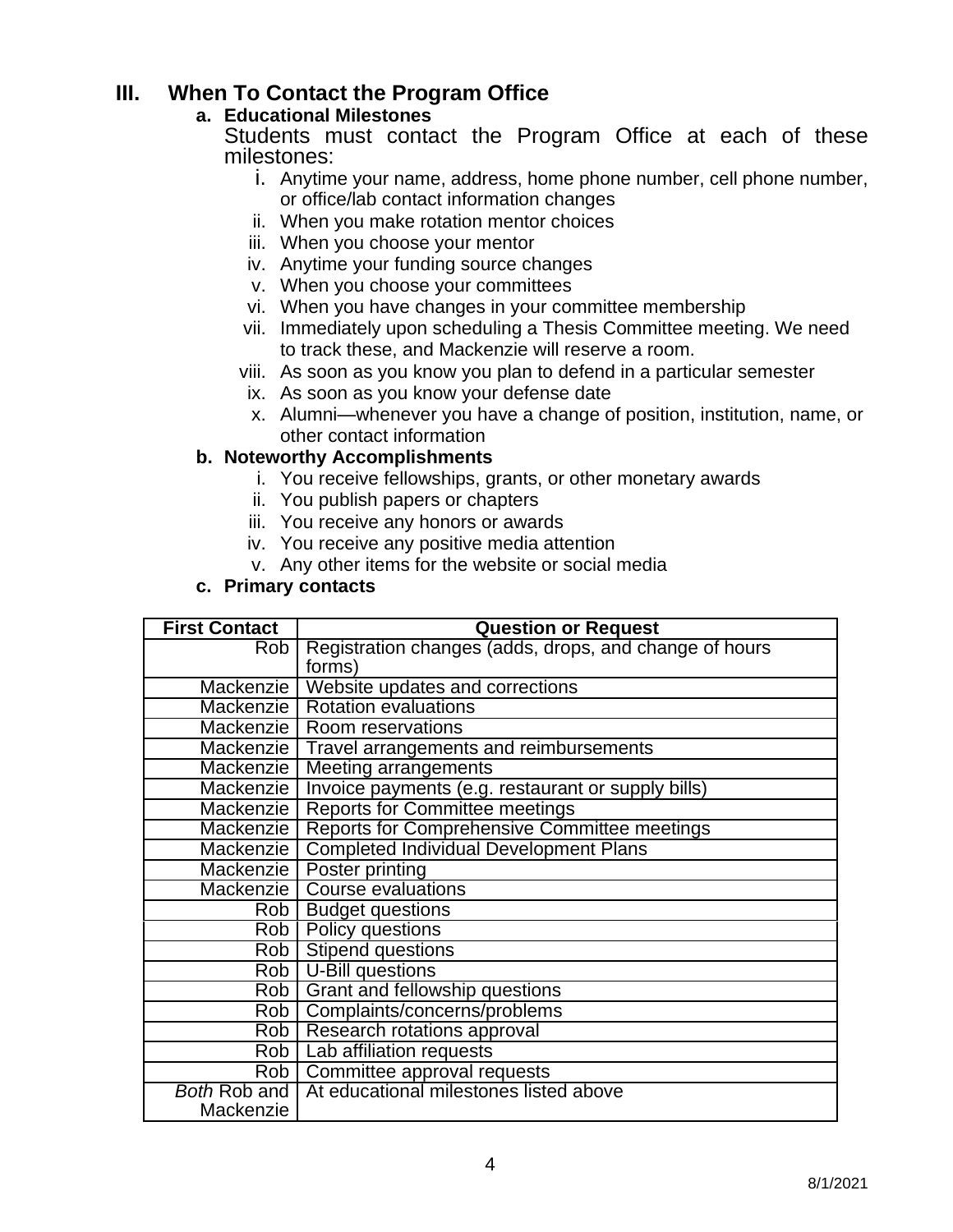## <span id="page-6-0"></span>**IV. Calendar**

**Academic Calendar:**

**Fall semester 2021:**

| August 23   |
|-------------|
| December 10 |
| December 17 |
|             |

#### **Spring semester 2022:**

First day of classes January 18 Last day of classes May 6 Close of Finals week May 13

## **Rotation Schedule**

Fall Rotation **August 23 – November 12, 2021** Winter Rotation November 15, 2021 – February 11, 2022 Spring Rotation February 14, 2022 – May 6, 2022

Registration for Fall, Spring, and Summer semesters are performed through the program office during the early registration period.

**Graduate College Deadlines**:<https://www.grad.uiowa.edu/deadlines>

**UI Academic Calendar:** <https://registrar.uiowa.edu/academic-calendar>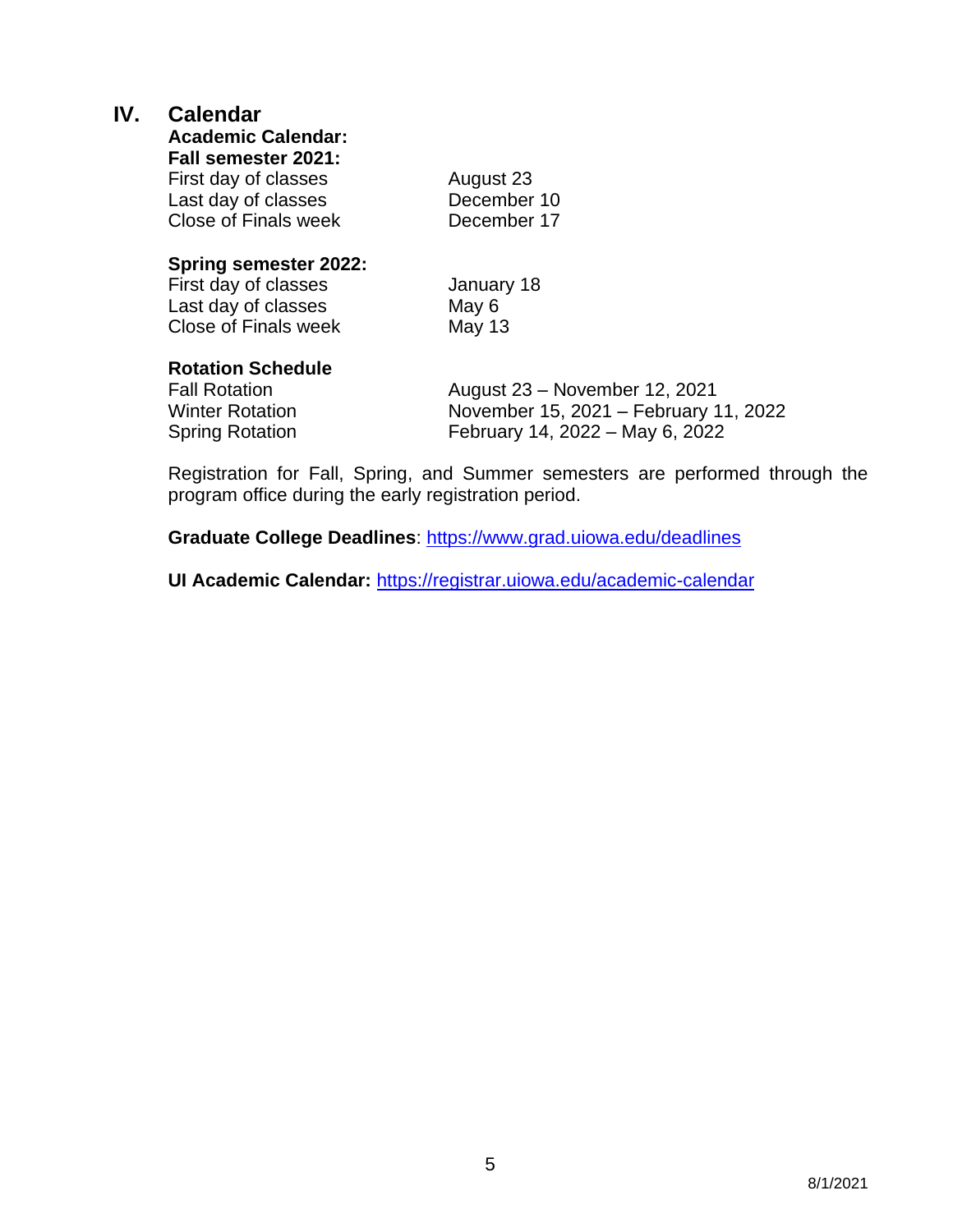## <span id="page-7-0"></span>**V. GUIDANCE:**

The Graduate Studies Committee is charged with overseeing the progress of all graduate students at all stages of their training. Incoming first year students are assigned a primary advisor from the Graduate Studies Committee who will advise the student on courses, lab rotations, and all other aspects of their education. Soon after arriving on campus, the students will meet with either the chair of the Graduate Studies Committee or their assigned advisor to discuss their specific interests, course work, and laboratories for rotations. In addition, the Graduate Studies Committee may occasionally meet with students to discuss their academic progress. When a student completes their rotations and enters a laboratory to perform dissertation work, the faculty member in charge of the laboratory will assume the role of advisor. The Graduate Studies Committee will however, continue to oversee the students' academic and research progress. The Graduate Studies Committee is also available to the student for advice should problems or questions arise.

## <span id="page-7-1"></span>**VI. FORMAL COURSE WORK:**

Immunology graduate courses are offered not only to teach students the current concepts and paradigms within the field, but to emphasize the scientific approaches and methods used to attain this understanding.

*NOTE: It is expected that the great majority of graduate students will follow the prescribed curriculum. However, it is recognized that circumstances may arise that require a student's course of study to be altered. Therefore, a student may ask the Graduate Studies Committee for permission to amend the curriculum requirements.*

## <span id="page-7-2"></span>**a. Required Courses:**

Fall year one

i. **IMMU:6247 Graduate Immunology and Human Disease** (4 sh)

This course provides an overview of the important principles and key concepts in immunology including the induction of the innate and adaptive immune systems, the molecular events that control immune cell activation and the function of the immune system in infection and pathophysiological events. Offered fall semester only. Required of all first-year students.

#### ii. **PCOL:5204 Basic Biostatistics and Experimental Design** (1 sh) This course is designed to provide a brief overview of the theory of experimental design and data analysis in the biological sciences for graduate-level students. Upon completion of this course, students will feel comfortable identifying the types of analyses that are available for common types of data generated in the biomedical sciences, and will be empowered to critically review the statistical methods used in published studies.

## iii. **BMED:5207 Principles of Molecular and Cellular Biology** (3 sh)

The goals of this course are to familiarize new graduate students with important principles and key concepts in contemporary molecular and cellular biology; to help students develop the skills required to critically evaluate current research publications; and to familiarize students with the experimental techniques utilized to test specific hypotheses. These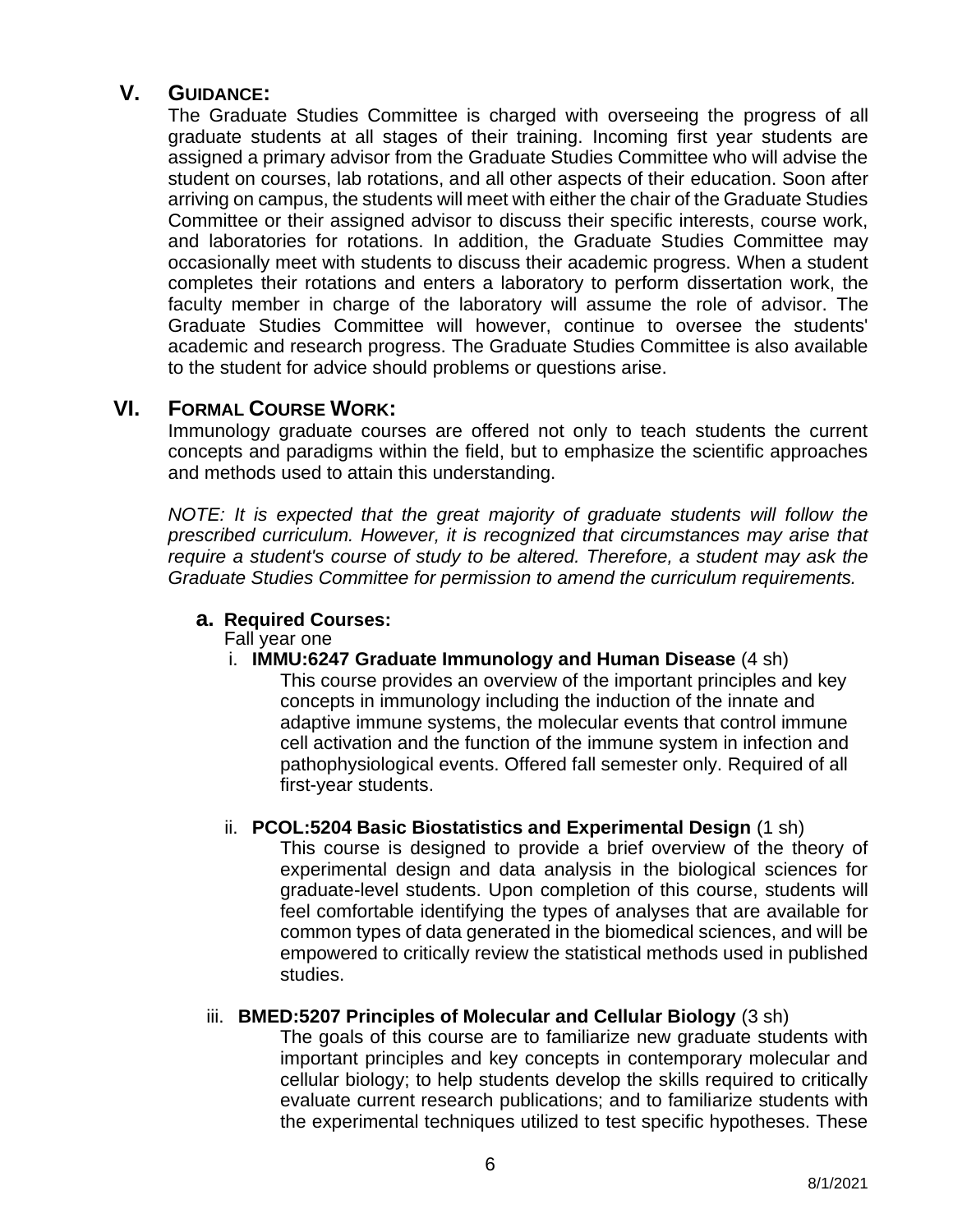goals will be achieved through formal lectures on specific topics and discussions focus on evaluation of published research papers (recent or classical). Students are encouraged to ask questions for clarification and to seek out individual faculty members for additional assistance when needed.

#### Spring year one

#### i. **IMMU:6201 Graduate Immunology** (3 sh)

This course emphasizes the purpose and design of experiments, and how their interpretation has led to current concepts in immunology. Sessions take the form of background presentation by the lecturer followed by analysis of primary research papers. Participation by students in the form of discussion and responding to questions is a key goal. Required of all first-year students.

#### Fall year two

#### i. **IMMU:7221 Advanced Topics in Immunology** (3 sh)

Graduate Immunology is a prerequisite for this course, although MSTP students, who have taken MS1 Immunology, may elect to take Advanced Topics for credit in either year 1 or year 2. This course is split into three sections with each section proctored by a different faculty member. The goal is for each instructor is to present the seminal papers in one area of immunologic expertise. This is done through the use of primary research papers and student presentations. Second year students are required to take this course for credit. Subsequently, students are required to attend an additional two sections as exemplars for younger students, and to enhance their knowledge of a wider variety of immunologic topics. These two sections need not be taken during the same semester, but can be spread out during the ensuing years. This will enable students to choose two areas which are of particular interest to them. While participating in these additional modules, advanced students will be asked to lead discussions, and demonstrate proper presentation and critique of papers.

#### ii. **IMMU:6221 Rigor and Reproducibility in Immunology** (1 sh)– Beginning Fall 2022

Graduate Immunology is a Prerequisite for this course. Principles and concepts in rigor and reproducibility including rigorous experimental practices in immunology and study design including concepts in redundancy (replication, validation, generalization, perturbation, and consistency), controls, authentication of key reagents and resources, biological variables, recognition of error, avoidance of logical traps, and intellectual honesty.

#### iii. **IMMU:6241 Writing a Scientific Proposal** (2 sh)

The goal of this course is to teach the skills of scientific writing, using the highly relevant vehicle of scientific proposal preparation. This skill is crucial in many future scientific careers, not restricted to academic research. Students will practice skills of hypothesis and rationale formulation, experimental design, and the ability to present ideas clearly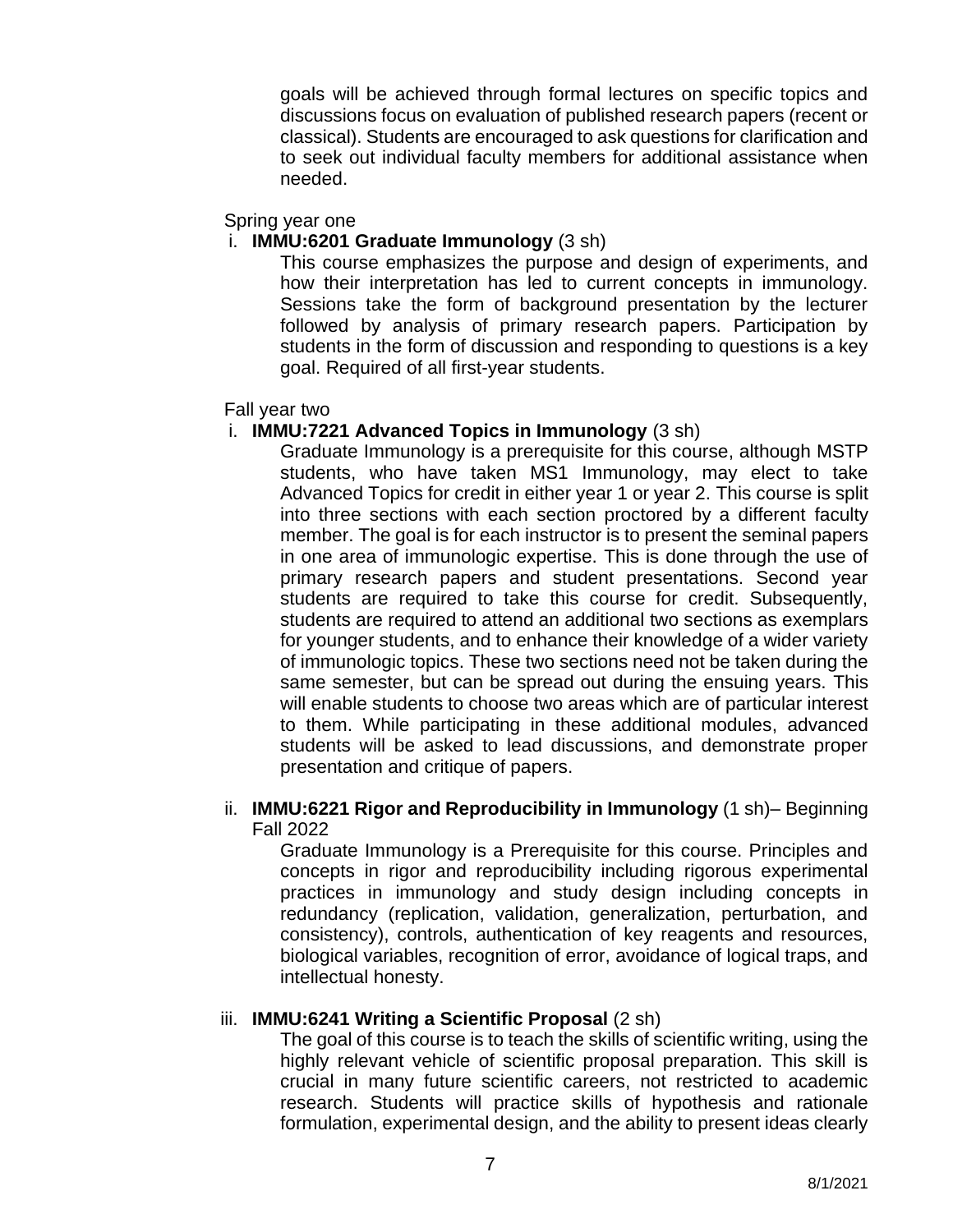and convincingly in a concise format. During the course, each student will prepare a proposal that can subsequently be submitted to external funding agencies.

#### Fall & Spring each year

i. **IMMU:6211 Immunology Graduate Student Seminar** (1 sh awarded during the fall semester and the spring semester each year)

During both the Fall and Spring semesters, all graduate students will attend, and will present their research data under the supervision of the Immunology Program faculty. This exercise is designed to foster oral communication skills and collaboration among graduate students. *Faculty evaluators will provide student presenters with useful written and oral feedback on their presentation*s.

Years 1-2. (1sh total)

- i. **BMED:7270 Scholarly Integrity/Responsible Conduct of Research 1**
- ii. **BMED:7271 Scholarly Integrity/Responsible Conduct of Research 2**

Courses entitled *Scholarly Integrity/Responsible Conduct of Research 1 and 2* are required for all graduate students in Immunology. These courses are designed to expand on and advance training in the principles of scholarly integrity and responsible conduct of research (SI/RCR). As a prerequisite, all individuals taking these courses will have completed basic SI/RCR training through completion of CITI online, web-based training in the first year. Following verification of successful completion of all required CITI modules, graduate students **must**  complete the 2-semester sequence (BMED:7270, BMED:7271) for meeting full SI/RCR training requirements per the CCOM Office of Graduate & Postdoctoral Studies and their respective departments and programs. Individuals typically start the series in the Fall semester of the 2ed year, however in some cases may start the series in the Spring of year 2. Once started students must complete the series in the following semester (e.g., Fall > Spring; or Spring > Fall series). The workshops emphasize small group discussions and foster ongoing conversations that explore important aspects of the ethical and responsible conduct of scholarly research. Case studies are assigned that cover all core competency areas emphasized by NIH – data acquisition, management, sharing and ownership; conflict of interest and commitment; human subjects; animal welfare; research misconduct; publication practices and responsible authorship; mentor/trainee responsibilities; peer review; collaborative science; financial management; research safety; responsibility to society.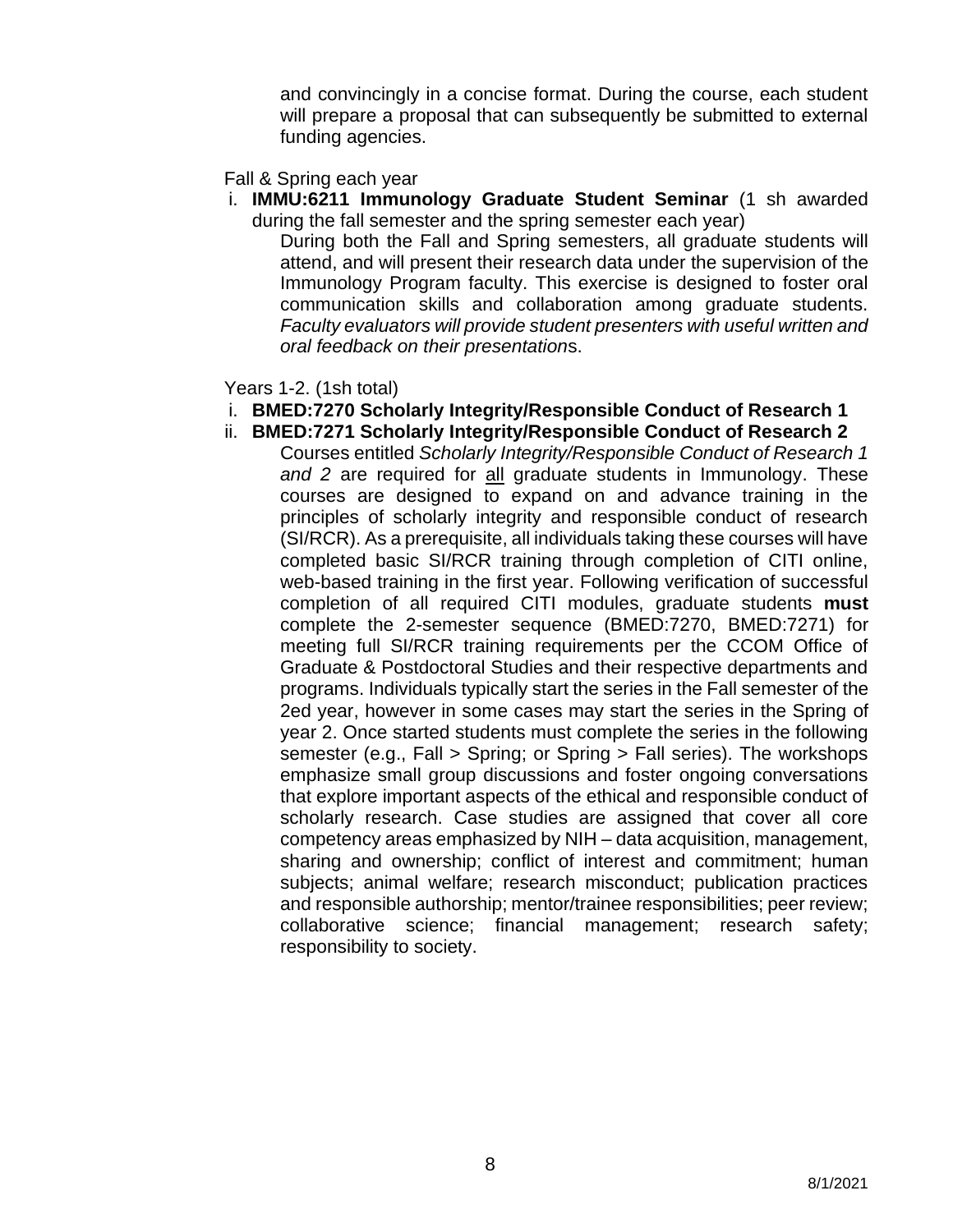## <span id="page-10-0"></span>**b. Elective Courses:**

Students will take **3 sh of elective credits**. The following courses are suggested; others may be substituted with prior approval of the Graduate Studies Committee. These are either a 3 sh course or a 5-week 1-credit module on various areas of cellular and molecular biology, taught for graduate-level students. Students have the option to take additional approved electives, on a case-by-case basis, in consultation with the student's advisor and the Curriculum Committee. Course of study will be approved and supervised by the Graduate Studies Committee until a dissertation advisor and dissertation committee has been chosen.

ACB:5218 Microscopy for Biomedical Research (3 sh) BIOC:7251 Introduction to Protein Structures (1 sh) BIOC:7252 Enzymes, Carbohydrates, Nucleic Acids, & Bioenergetics (1 sh) BIOC:7253 Metabolism I (1 sh) BIOC:7254 Cellular Biochemistry (1 sh) BIOC:7255 Metabolism II (1 sh) BIOC:7256 Molecular Biology (1sh) BIOS:4120 Introduction to Biostatistics (3 sh) (formerly BIOS:5110) MICR:6240 Graduate Eukaryotic Pathogens and Human Disease (2 sh) MICR:6259 Graduate Bacteria and Human Disease (3 sh) MICR:6260 Graduate Molecular Microbiology (3 sh) MICR:6267 Graduate Viruses and Human Disease (4 sh) MICR:6268 Biology & Pathogenesis of Viruses (2 sh) MICR:6269 Graduate Virology Discussion (1 sh) MICR:6270 Graduate Microbial Genetics (3 sh) MMED:3310 Practical Data Science & Bioinformatics (3 sh) MMED:6225 Growth Factor Receptor Signaling (1 sh) MMED:6226 Cell Cycle Control (1 sh) MMED:6227 Cell Fate Decisions (1 sh) MMED:6220 Mechanisms of Cellular Organization (3 sh) PATH:5270 Pathogenesis of Major Human Diseases (3 sh) PCOL6207 Ion Channel Pharmacology (1 sh) PCOL6208 G-proteins and G-protein Coupled Receptors (1 sh) PCOL6209 Steroid Receptor Signaling (1 sh)

## <span id="page-10-1"></span>**c. MSTP Student Curriculum**

MSTP students affiliating with the Immunology program enter the program with two years of medical school course work completed. As a result, their curriculum is adjusted. The Graduate College also allows 30 sh of course work to be applied to the required 72 sh to earn a PhD degree. In addition to the required courses listed below, it is recommended MSTP students who are not comfortable with Immunology research take IMMU:6247 Graduate Immunology and Human Disease prior to IMMU:6201 Graduate Immunology.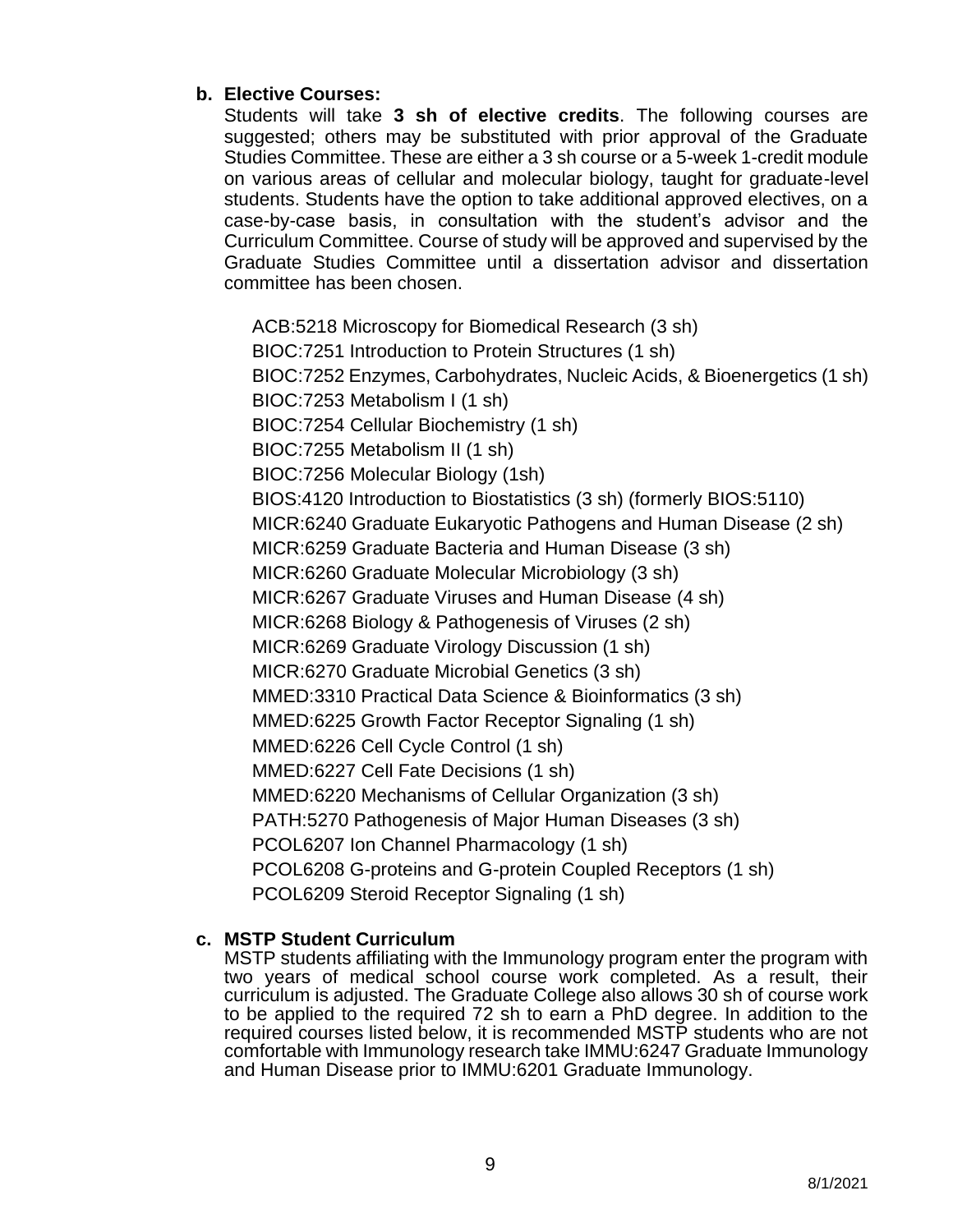#### **MSTP Required Courses:**

IMMU:6211 Immunology Graduate Student Seminar IMMU: 6221 Rigor and Reproducibility in Immunology – Beginning Fall 2022

BMED:7270 Scholarly Integrity/Responsible Conduct of Research 1 BMED:7271 Scholarly Integrity/Responsible Conduct of Research 2 PCOL:5204 Basic Biostatistics and Experimental Design

*MSTP students are not exempt from taking the 1 module of Biostatistics. MSTP students may take with Advisor approval any of the elective courses listed in (b).*

#### <span id="page-11-0"></span>**d. Minimum Number of Credits for the Ph.D. degree – 72:**

It is anticipated that most students will complete classroom work (except for Immunology Graduate Student Seminar and two additional modules in Advanced Topics) by the end of the 3rd semester. Other credits required by the Graduate College for the Ph.D. can be fulfilled by research laboratory course credits. The minimum number of credits required for the Ph.D. degree (coursework plus laboratory) is 72.

#### <span id="page-11-1"></span>**e. Academic Progress:**

An Immunology Program Graduate Student shall be sent a written notification if, after completing 9 sh (at least 6 sh of which carries a letter grade other than S/U) of graduate coursework at The University of Iowa, the student's cumulative grade-point average falls below 3.00. The student will then have one semester to raise their grade point average above 3.0. Two consecutive semesters of a cumulative grade point average of less than 3.0 will lead to a dismissal from the program due to a failure to make satisfactory academic progress. In addition, any Immunology Program graduate student who earns a grade below a B minus in the core Immunology Program courses of: Graduate Immunology and Human Disease, Graduate Immunology, Writing a Scientific Proposal, and/or Rigor and Reproducibility in Immunology will be required to retake the course(s) the next semester that it is offered. If the student again earns a grade of less than a B minus, the student will be dismissed from the program due to failure to make satisfactory academic progress. The student must also make satisfactory progress during laboratory rotations with at least 2 of the 3 rotation mentors indicating that the student had performed satisfactorily during the rotation as indicated on the rotation evaluation form. Unsatisfactory performance in one or more rotations can lead to dismissal from the program. The student must also make satisfactory progress toward their degree and dissertation committee reports should indicate that the student has performed satisfactorily during the last evaluation period and is on track to graduate. Unsatisfactory performance and/or failure to make satisfactory progress toward the degree as indicated in one or more dissertation committee reports can lead to dismissal from the program. *It should be noted that some of these policies are separate from the general Graduate College policy regarding academic probation (Section IV.B.), and will be enforced for Immunology Graduate Program students independently of the Graduate College policy.*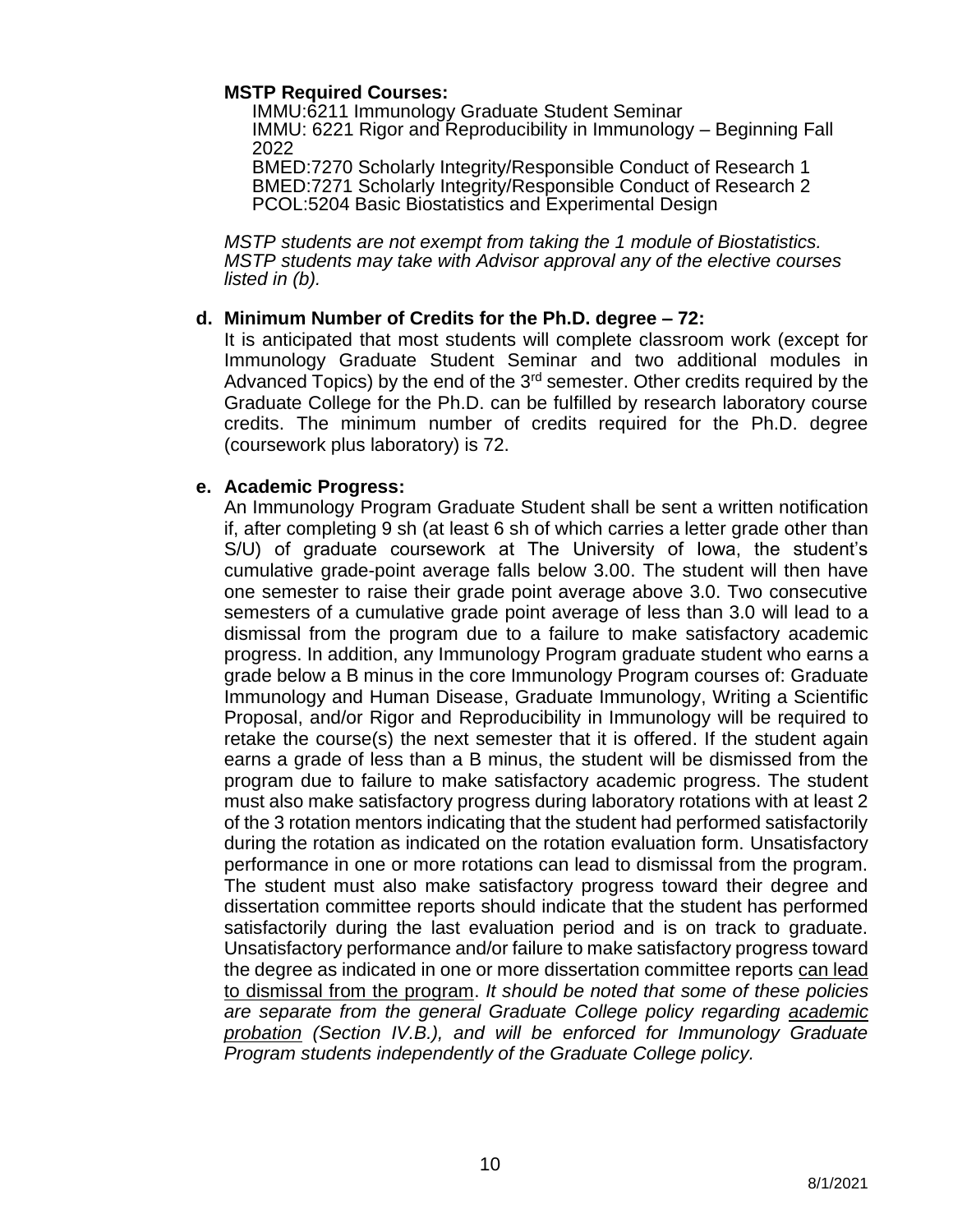# <span id="page-12-0"></span>**VII. LABORATORY ROTATIONS:**

Prior to selecting a laboratory for dissertation work, students are expected to perform three laboratory rotations, with each rotation being approximately 10-12 weeks in duration. During the first semester, a student should become acquainted with the research interests of the faculty members in the Program. Students are encouraged to meet with specific faculty to discuss their research programs. Students can then make an informed decision about their laboratory rotations, with the guidance and approval of their advisor and the Graduate Studies Committee. At the latest, students should begin their first rotation within the first week of graduate study. MSTP students and students with M.S. degrees (which include a research-based dissertation), may be excused from one rotation. Students having difficulty identifying a dissertation laboratory may perform a fourth rotation. Failure to successfully match with a laboratory after a fourth rotation will lead to dismissal from the program. The rotations are graded as either "Satisfactory" or "Unsatisfactory". This grade is based upon a number of criteria including attendance and work habits. It is important to note that when not in classes or seminars, the students are expected to spend the remaining portion of the day in the laboratory. Without a strong commitment to the rotation project, it is difficult to fulfill the purpose and aims of the rotation. A "satisfactory" grade is required in each of the laboratory rotations. If a "satisfactory" grade is not obtained in one of the rotations, an additional rotation will be assigned. Failure to obtain a "satisfactory" grade in the extra rotation will result in the student being placed on academic probation. After each rotation, an evaluation by the faculty member of the student and by the student of the faculty member will be submitted to the Graduate Studies Committee.

## <span id="page-12-1"></span>**VIII. IMMUNOLOGY SEMINAR:**

The Immunology Program oversees a weekly seminar series. During the school year, the weekly Immunology Seminar features a number of well-known Immunologists from around the country, as well as Immunology Program faculty. *Although seminar is not part of the formal curriculum, students are required to attend.*

## <span id="page-12-2"></span>**IX. TEACHING REQUIREMENTS:**

All incoming students will have a one-semester teaching requirement. A variety of courses are available in several Departments, and the Program leadership will place students in courses based upon interest, expertise, and scheduling.

## <span id="page-12-3"></span>**X. OTHER IMMUNOLOGY EVENTS:**

In addition to classes and seminar, a number of other events are available for graduate students. A Program highlight is informal dinners scheduled with some of the visiting scientists who present in the Immunology Seminar series. Typically, this dinner is held at a faculty member's home, and is attended by only students, postdoctoral fellows, and the visiting speaker. These dinners are designed for the benefit of the students, and are an excellent opportunity to personally meet outstanding scientists, and "pick their brains" on contemporary issues. *Students are expected to attend.* Aside from Immunology Seminar, a number of other meetings are available. These include focused or topic-oriented journal clubs, seminars in other departments (e.g. - Microbiology or Physiology seminar series), and Ph.D. dissertation defense seminars. All graduate students are strongly encouraged to affiliate themselves with a journal club and to become a regular participant. Students are also strongly encouraged to join the Center for Immunology & Immune-Based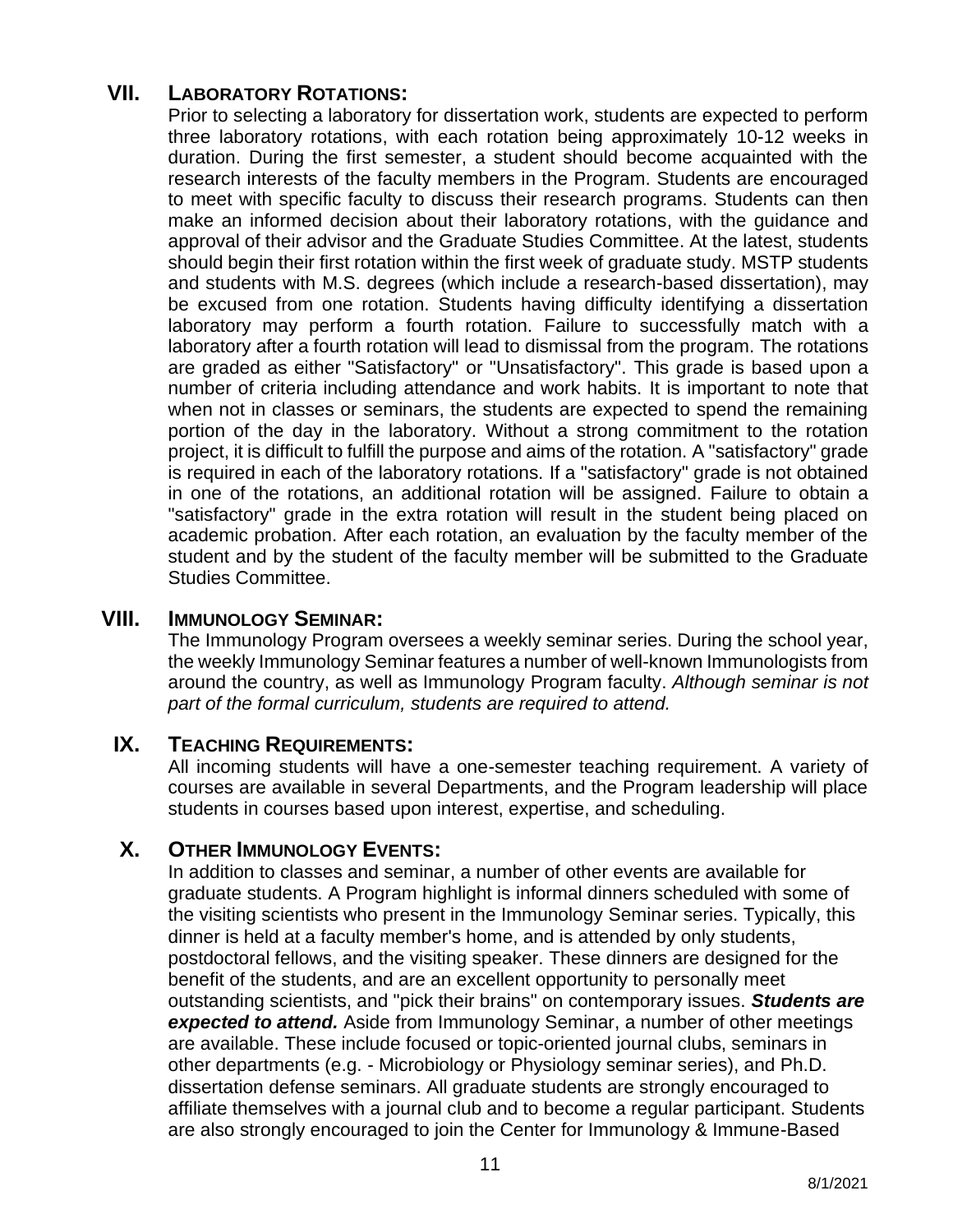Diseases at The University of Iowa [\(https://medicine.uiowa.edu/immunologycenter/\)](https://medicine.uiowa.edu/immunologycenter/), which sponsors an annual Research Retreat each year in August, as well as a monthly Research In Progress series. Collectively, these events are not only key for one's education, but are important in getting to know all of the other immunologists on campus, and fostering scientific collaborations.

# <span id="page-13-0"></span>**XI. Individual Development Plan (IDP):**

The IDP is a tool to assist trainees with career and professional development. The IDP provides a platform for trainees to identify professional goals, assess competencies relevant to these goals, and develop a plan to achieve specific objectives related to their career goals. The trainee-developed IDP becomes a platform for discussion with their Ph.D. mentor, to foster communication important for the trainee's professional development. The process is interactive and iterative to ensure training success and satisfaction. Several steps are involved in the development, implementation, and revision of the IDP. The trainee and mentor are active participants, working together to design a plan that helps the trainee meet goals identified in the IDP. The process involves identification of short-term objectives, with clear expectations and milestones that address long-term career goals.

## <span id="page-13-1"></span>*a. Basic steps for Trainee*

- i. Conduct a self-assessment
	- 1. Define your time commitment to various components of the graduate experience.
	- 2. Assess your skills and interests.
	- 3. Use outside resources to get feedback on your skills, strengths, and weaknesses. The following **self-assessment tools** provide a nice resource for this self-assessment.
	- 4. [http://myidp.sciencecareers.org](http://myidp.sciencecareers.org/)
	- 5. <https://www.grad.uiowa.edu/individual-development-plan>
- ii. Survey opportunities with mentor
	- 1. Identify career opportunities that interest you.
	- 2. Define differences between your current skills and additional skills needed for your identified career objectives.
	- 3. Prioritize areas for development and discuss strategies for addressing objectives with your mentor.
- iii. Write/update your IDP, share it with your mentor, and review together
	- 1. Identify specific skills that you need to develop in the short-term (e.g. 1-2 years)
	- 2. Define strategies to develop each skill. Use the "SMART" principle: **S**pecific - is it focused and unambiguous?

**M**easurable - define metrics to know whether the objective is achieved.

**A**ction-oriented - identify concrete steps to achieve the objective. **R**ealistic - is the strategy feasible?

**T**ime bound - define a deadline.

3. Discuss draft with mentor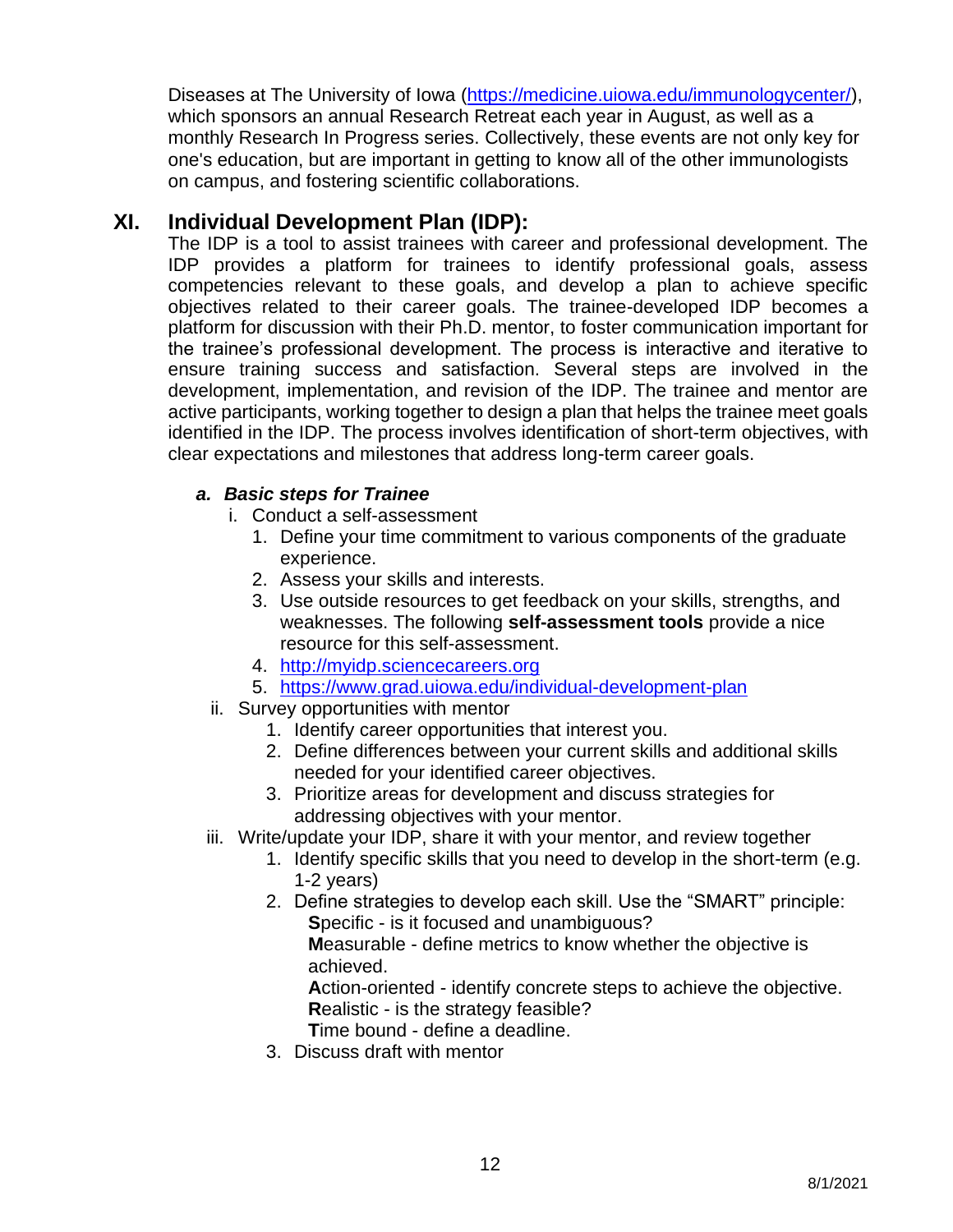- iv. Implement the plan, and revise as needed
	- 1. Review your plan with your mentor on a regular basis. Completion of the IDP is required on a yearly basis and after completion must be submitted to the Program.
	- 2. Revise as necessary.

#### <span id="page-14-0"></span>*b. Basic steps for Mentor*

- i. Be familiar with training requirements and opportunities.
- ii. Discuss opportunities with trainee.
- iii. Review your trainee's IDP and help revise. Provide written comments at the end of this document.
- iv. Establish regular periods for IDP review and revision, as needed.

#### <span id="page-14-2"></span><span id="page-14-1"></span>**XII. COMPREHENSIVE EXAMINATION:**

#### **a. Overview:**

The purpose of the Comprehensive Exam is to evaluate whether students have successfully acquired the skills and competence to continue on to the research and dissertation phases of the Ph.D. program. Two essential skills that will be evaluated are:

- i. The ability to learn and understand the state of knowledge in an area of inquiry, identify a significant knowledge gap in that area, formulate a hypothesis or hypotheses to test, and design an effective approach to testing the hypothesis(es).
- ii. The ability to communicate clearly with other scientists orally and in writing.

Each student taking the Comprehensive Exam in a given cycle will prepare a single abstract of an original research proposal, to be submitted to the examining committee according to the schedule outlined below.

It is anticipated that most students will take their Comprehensive Exam in the second semester of their second year. MSTP students who joined the dissertation laboratory at the beginning of the first year of graduate study may begin the Comprehensive Exam process in September of the second year of graduate study.

If the first attempt is failed, a student may begin the examination process again no sooner than 4 months after the first exam is taken, according to the regulations of the Graduate College. If a student fails to pass after two attempts, the student will not be permitted to remain as a Ph.D. candidate.

Failure to take the Comprehensive Exam by the end of the fifth semester will, unless a specific exception is granted by the Graduate Studies Committee, result in a grade of "Incomplete" for the student's research for that semester. Exceptions must be fully explained and justified in a letter to the Chairperson of the Graduate Studies Committee. This letter will also be made part of the student's file. If the grade of "Incomplete" is not removed by the end of the next full semester, it will be changed automatically to an "F" and the student will be required to leave the program.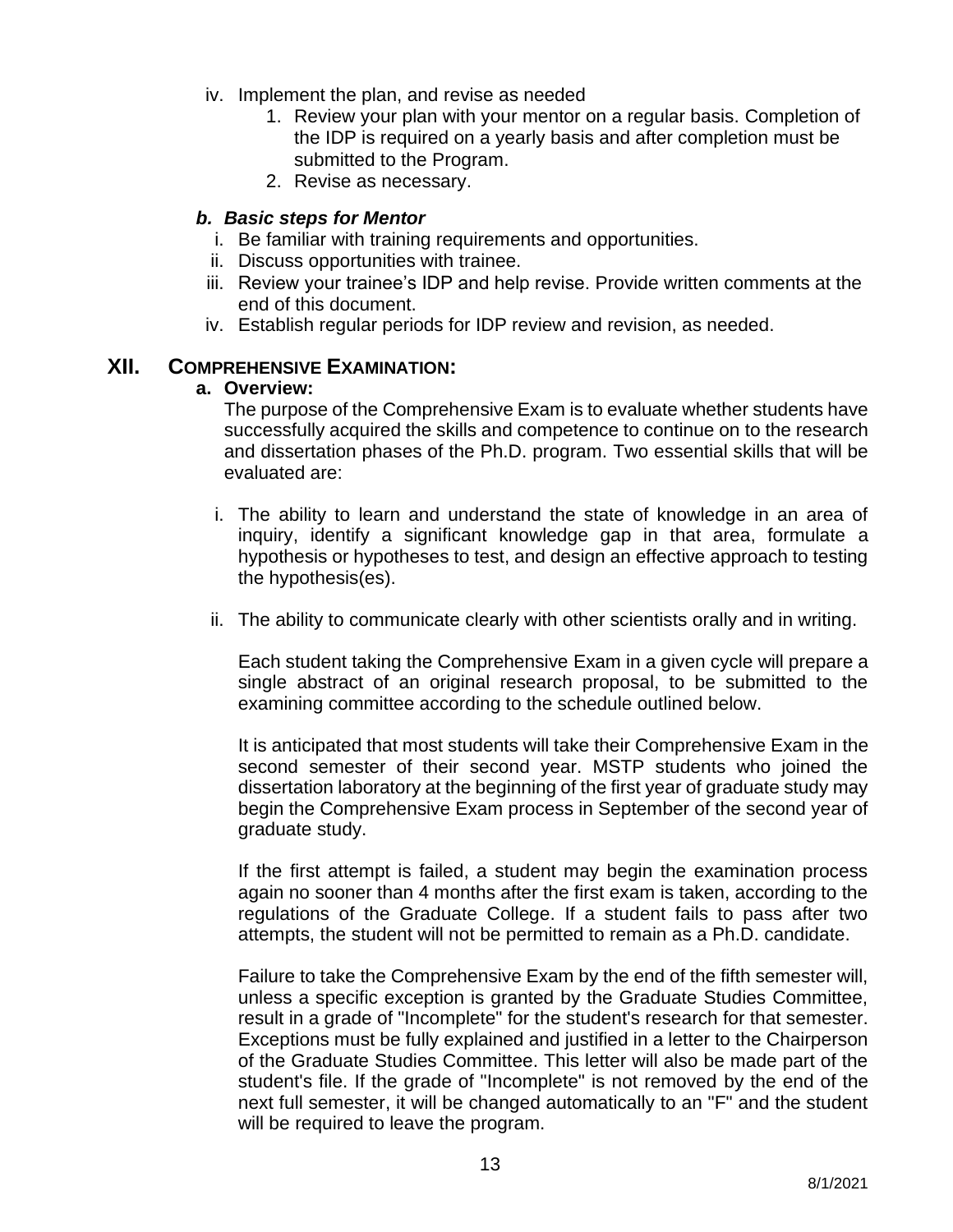## <span id="page-15-0"></span>**b. Exam Format:**

i. Abstract:

The abstract must describe a proposal that does not overlap in major approach or topic with the student's dissertation research, or any other ongoing projects in the dissertation laboratory. The student must not consult with his/her dissertation advisor during this process, except to ask an opinion about potential overlap of a topic. The Abstract will:

- 1. consist of a *Rationale* section, explaining the context of the area of focus, and the significance of the question(s) to be addressed;
- 2. contain *Specific Aims*, which briefly outline the major experimental objectives of the project, as well as an overview of the approaches (not the detailed Methods) proposed to address the Specific Aims of the project.
- 3. have 0.5" margins and no smaller than 11-point Arial font type and is limited to 2 single-spaced pages (references not included in the 2-page limit)
- 4. be submitted to the Program Office.

Students are encouraged to review abstracts and Rationale/Aims pages of grants of their mentors or senior postdoctoral fellows as examples for what sort of information this should contain, while they prepare their own documents.

ii. Abstract Outcome:

The Examination Committee for the student will then determine a) if the abstract topic is appropriate as non-overlapping and b) if the abstract is scientifically sound and could potentially serve as the basis for a defensible research proposal. Three outcomes are possible.

- 1. The abstract is judged acceptable; the student may begin work on the written proposal.
- 2. The topic of the abstract is acceptable, and the committee believes that the abstract could potentially lead to a defensible proposal, but first requires revision. The student will receive a written summary of the deficiencies in the abstract and the revisions required. If the needed revisions are substantial, part or all of the examining committee will convene a meeting with the student, to discuss the nature of the revision needed. A revised abstract will be due *one week* after this summary is sent to the student. The student will have one opportunity to revise the abstract so it forms a suitable basis for the written proposal.
- 3. The abstract is judged to be fatally flawed. The student will be informed in writing of the basis for the committee's decision, and will be instructed to prepare a new abstract on a different research topic. The second abstract will be due *3 weeks* after this notification. If the second abstract cannot be revised to a level of acceptability, the student will have failed (i.e. an "Unsatisfactory") the first attempt at the Comprehensive Exam, and must wait a minimum of 4 months before a second attempt.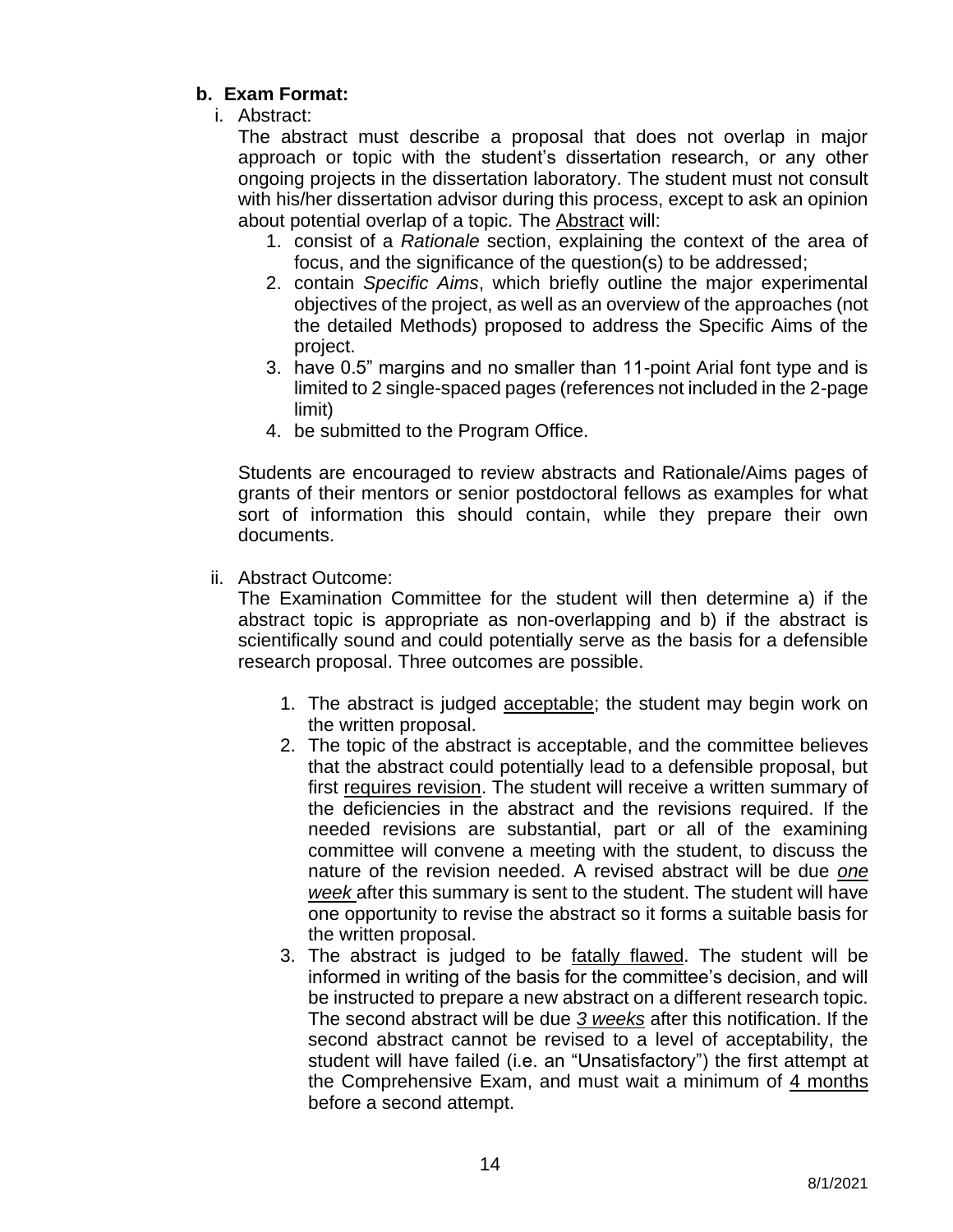After the abstract is accepted, the student will be given 4 weeks to complete and submit the written Comprehensive Exam proposal. The oral defense will be scheduled 10-14 days after the exam is submitted, depending on availability of the committee members. The Comprehensive Exam will be written in the form and style of an NIH R21 grant proposal based on the abstract and instructions from the Comprehensive Exam Committee.

iii. Proposal:

The proposal must be submitted to the Program Office for distribution to the committee. The proposal will be limited to 7 single-spaced pages (one of which should be a Specific Aims page), with 0.5-inch margins and 11-point Arial font type. References will not count in the 7-page limit, but cannot constitute more than five pages. This document should be formatted similar to a NIH R21 application. It should address the following:

- 1. Significance
- 2. Innovation
- 3. Rationale of/for the project
- 4. Approach for each Aim/SubAim. The Approach section should address:
	- a. the experimental approach, including controls
	- b. expected and alternative results,
	- c. interpretations,
	- d. possible pitfalls and alternative approaches

Rather than list all the details of specific protocols, students are urged to refer to published literature whenever possible, and instead focus on *why* a method was chosen, and its strengths and limitations that impact data interpretation. Students should consider the feasibility of the approaches chosen and choose approaches that are technically feasible.

Comprehensive Exam abstracts and proposals should be the result of the student's own ideas. Students may discuss their abstracts and proposals with other students and postdoctoral fellows. They are also allowed to consult faculty other than their dissertation advisers for questions regarding specific techniques, as well as general knowledge questions. However, they cannot ask faculty to review their rationale or Aims, or provide experimental design details*. It should be emphasized that no matter who provides advice, the student is responsible for whatever is in his/her proposal, regardless of what any other scientist may offer as an opinion.* "Dr. \_\_\_\_ said so" is NOT an excuse for incorrect information or flawed reasoning. The description of the exam as "comprehensive" means that the student should have a clear understanding of the state of knowledge that underlies the rationale upon which the proposal is built. When published papers are used as the basis for designing further experiments, be sure such papers are read thoroughly and carefully (not just the Abstract).

Primary advisors should excuse themselves from any administrative committee deliberations (other than the Dissertation Committee) which directly concern their students. Administrative committees will communicate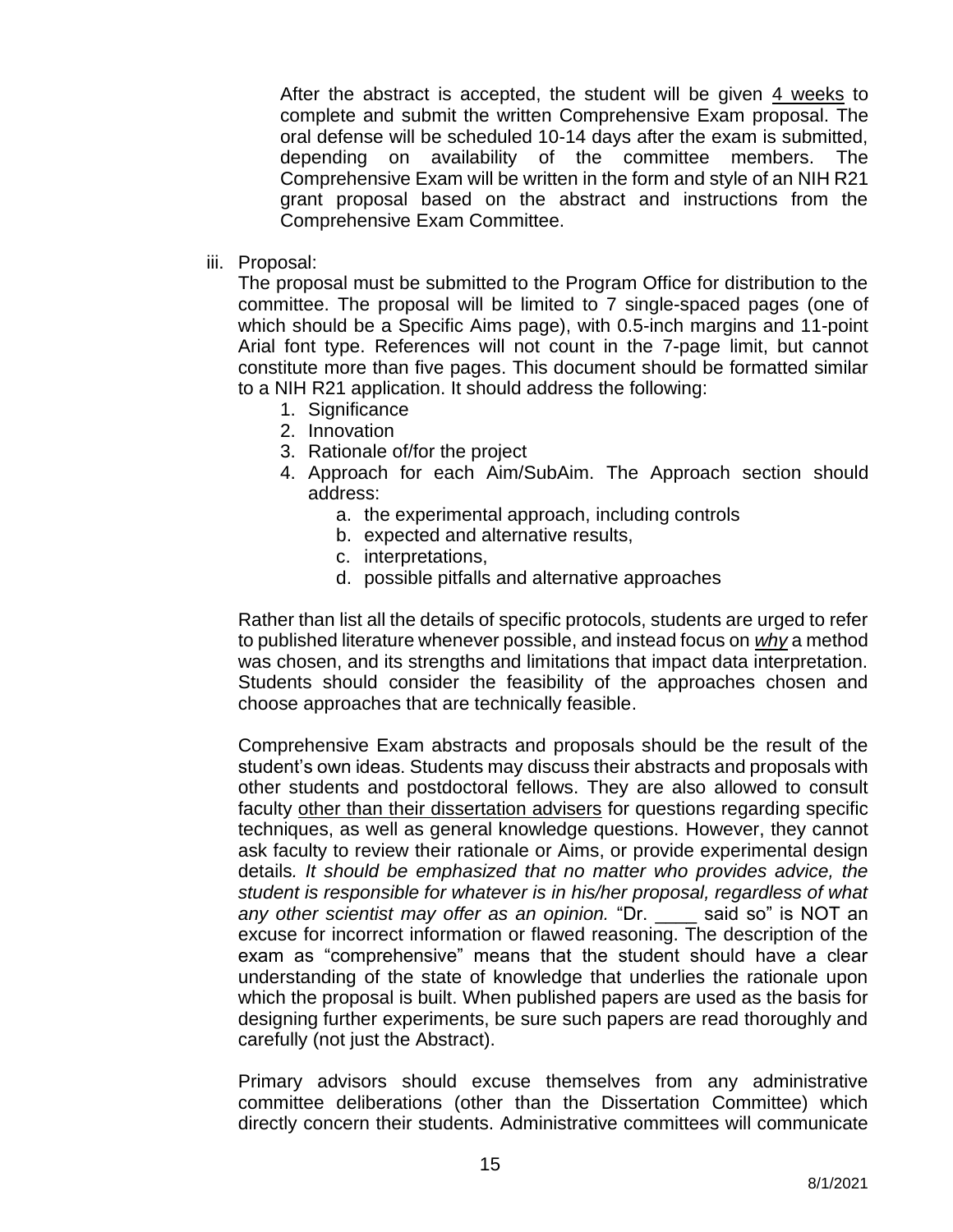directly with students. Advisors should not act as an intermediary in this process. If an Advisor feels compelled to raise a concern about a decision by an administrative committee, he/she should contact the Program Director.

iv. Oral Defense:

The Comprehensive Exam Committee will hear the student's oral defense, which will begin with a brief overview presentation outlining the background, rationale, specific aims, and experimental approaches. The student may use visual aids, such as PowerPoint slides, which are specifically related to the presentation of the proposal. However, no additional reference material, besides the written proposal, will be allowed in the room during the defense. The student's presentation will be followed by questions from the Comprehensive Exam Committee on the content of the oral defense and of the written proposal. The Committee may also ask questions designed to more generally probe the depth and breadth of the student's understanding of fundamental aspects of immunology concepts, functions, and mechanisms. All proposals submitted by the required deadline will be defended orally unless they are judged by the committee as significantly substandard. In this case, the Comprehensive Exam Committee, at its discretion, can decide a) that the outcome the exam is "Unsatisfactory" and the student has failed the first attempt at the Comprehensive Exam; or b) the student should significantly revise the submitted proposal. The student will be informed in writing of the basis for the committee's decision, and will be instructed to prepare a revised proposal. The revised proposal will be due *3 weeks* after this notification. If the revised proposal is also judged to be substandard, the outcome the exam is "Unsatisfactory" and the student will have failed the first attempt at the Comprehensive Exam. Students who fail their first attempt must wait a minimum of 4 months before a second attempt.

#### v. Exam and Defense Outcome:

The outcome of the comprehensive examination will fall into one of the three following categories:

- 1. The Comprehensive Exam is judged as "Satisfactory". The student passes and will be permitted to continue to work toward the Ph.D.
- 2. The Comprehensive Exam is judged as "Reservations". The student will be given an opportunity to eliminate the reservation(s) according to specific written instructions and time-line provided by the Comprehensive Exam Committee. If the student is asked to make written revisions to their proposal, the student should provide a pointby-point response to the written critique provided by the committee and highlight the changes made in the revised document. If the reservation is not adequately addressed, this will result in a "Unsatisfactory" grade and constitute a failure of the Comprehensive Exam.
- 3. The Comprehensive Exam is judged as "Unsatisfactory". The student fails.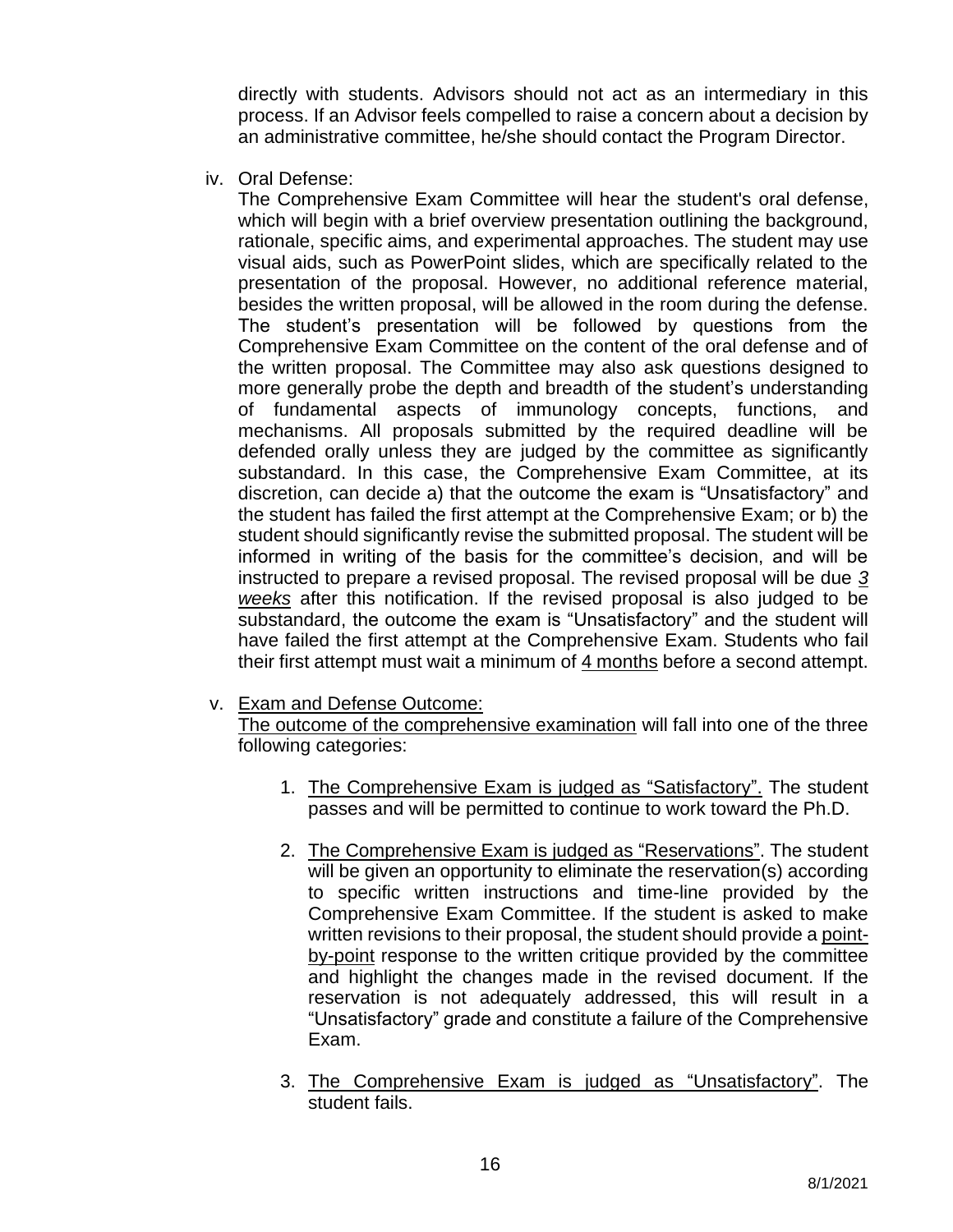## vi. Exam Schedule

1. Spring Comprehensive Exam Schedule:

A typical Ph.D. student who spends Year 1 in the Program performing required coursework and 3 laboratory rotations will begin the Comprehensive Exam process in February of the second year of graduate study.

## **Sample Timeline**

- **February 1**: Deadline for abstract submission. Abstracts must be submitted to the Program Office.
- **February 8**: Deadline to notify students if the abstract is acceptable (with or without modification) by the Comprehensive Exam Committee, or whether an entirely new abstract is needed.
- **February 15**: Deadline for submission of revised abstract, if appropriate.
- **February 29:** Deadline for submission of new abstract, if first abstract was judged fatally flawed.

The remainder of the timeline will follow the same approximate schedule as for the first abstract, if a second abstract is required. Note: Abstracts must be submitted to the Program Office. The Program Office will distribute the abstract to the student's committee. As soon as an abstract has been accepted, the Program Office will contact the committee members to schedule a meeting. The student will be given 4 weeks to complete the NIH R21-style grant proposal following notification of acceptance of the abstract. The proposal must be submitted to the Program Office for distribution to the committee. The oral defense will be scheduled within 2 weeks of proposal distribution, whenever possible.

2. Autumn Comprehensive Exam Schedule:

MSTP students who joined their dissertation laboratory at the beginning of the first year of graduate study may begin the Comprehensive Exam process in September of the second year of graduate study.

## **Sample Timeline**

**September 15**: Deadline for abstract submission. Abstracts must be submitted to the Program Office.

**September 22**: Deadline to notify students if the abstract is acceptable (with or without modification) by the Comprehensive Exam Committee, or whether an entirely new abstract is needed.

**September 29**: Deadline for submission of revised abstract, if appropriate. **October 13**: Deadline for submission of new abstract, if first abstract was judged fatally flawed.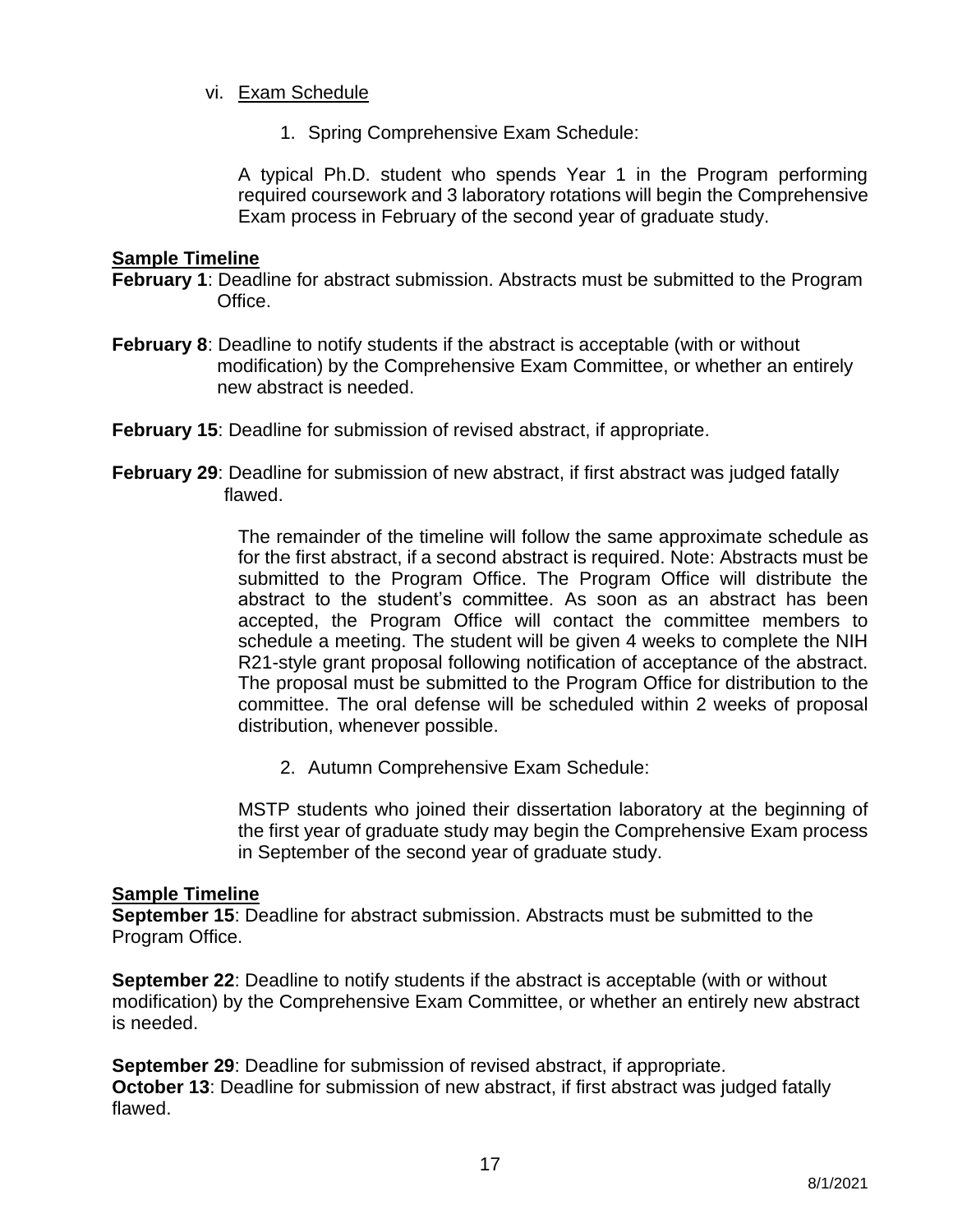The remainder of the process and timeline will be similar in intervals and decision points to that outlined above for the Spring schedule.

*NOTE: The Comprehensive Exam guidelines are written to promote uniform schedules and uniform treatment of graduate students. However, exceptions may be made in the case of illness, family crisis, or other serious circumstances that could interfere with a student's ability to follow the schedules outlined above.*

## <span id="page-19-0"></span>**XIII. DISSERTATION RESEARCH:**

By or before the beginning of the third semester (usually at the end of the Spring semester of the first year), the student should choose a laboratory in which to do research. The faculty member from that laboratory will serve as the student's research advisor unless a Mentor of Record is required.

#### <span id="page-19-1"></span>a. **Dissertation Committee:**

Together the student and the student's research advisor will select a Dissertation Committee for the student prior to the start of the third semester of graduate study and submit these selections to the program for approval by the Graduate Studies Committee. The Dissertation Committee will consist of at least five members, including the student's research advisor. At least four members of the committee will be members of the Immunology Graduate Program. The fifth faculty member may be from outside the Program but must have an appointment in a Ph.D.-granting program/department. Unless the student has a Mentor of Record (who in that case will serve as Chair), the Dissertation Committee will elect a chairperson (who will not be the research advisor) and inform the Program.

The Dissertation Committee will meet with the student at least once each year to review the plan of study and to receive a written report of research progress prepared by the student. The first of these meetings must be held in the Fall of the 2nd year. All subsequent annual reports and Dissertation committee meetings must be completed within one month of the anniversary date of the student's passing the Comprehensive Exam. The purpose of this yearly meeting is to determine whether the student's progress has been appropriate to allow for enrollment in the academic year beginning the following Fall semester. Unsatisfactory progress, as judged by the Dissertation Committee, during the yearly thesis committee meeting *can lead to dismissal from the program*. The written report will then be forwarded to the Graduate Studies Committee and will be made part of the student's record. If the annual written report is not received within 60 days of this anniversary date, the student will receive an "incomplete" for that semester's research (IMMU:6231: Research in Immunology). If the student has not submitted a satisfactory report within the next 60 days, the grade will be changed automatically to an F and the student may be required to leave the Program.

Each year which follows successful completion of the comprehensive examination, students will present their research to the members of the immunology community at the University of Iowa by giving a research seminar to be scheduled by the seminar committee in consultation with the Dissertation Committee.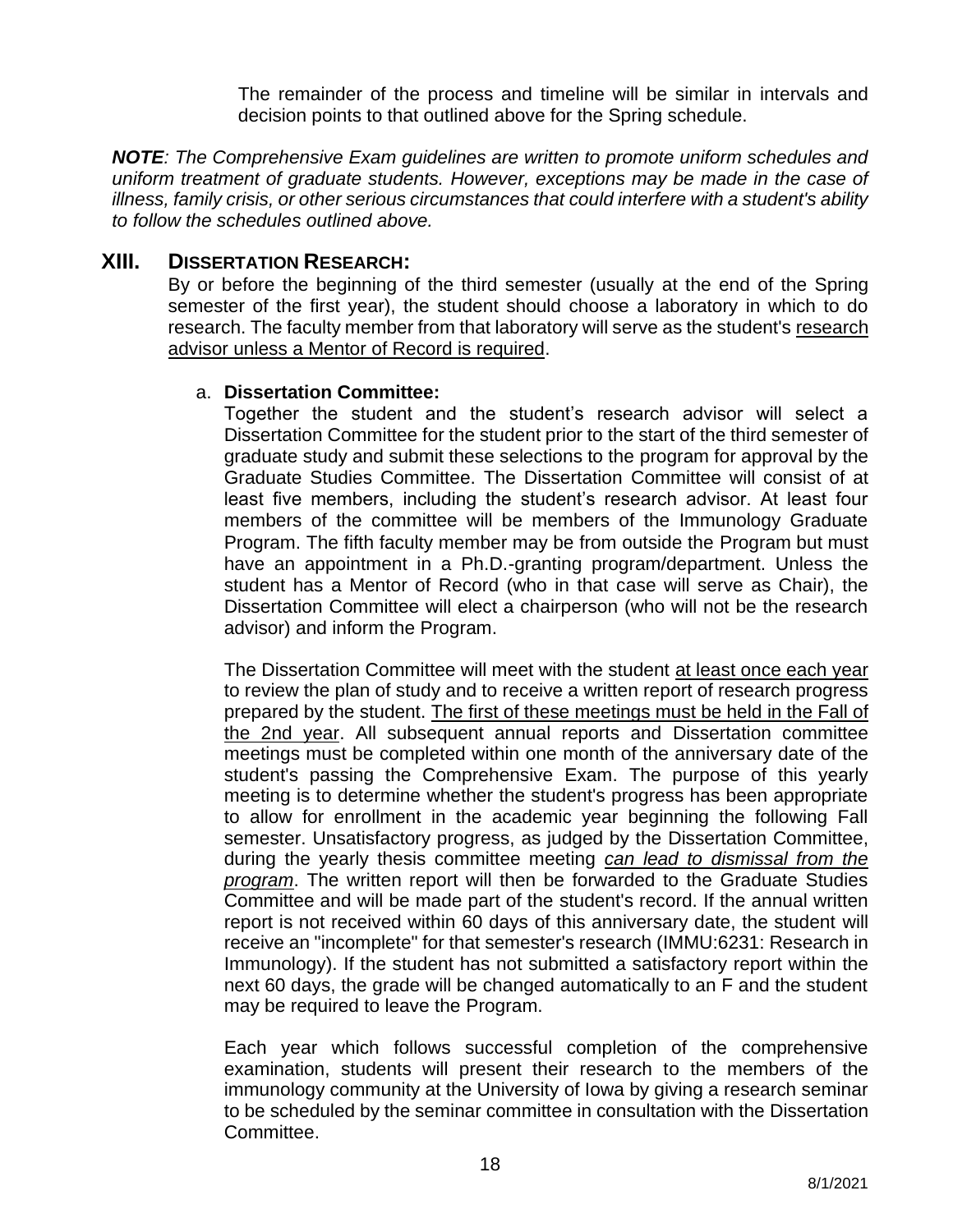The student or any member of the Dissertation Committee may, with reasonable notice, request a meeting, at other times of the year, in which the student and the Committee members would participate. This is especially encouraged during the latter stages of the student's dissertation work.

The Dissertation Committee will be responsible for administering the final examination, or dissertation defense.

Students are guaranteed stipend and tuition support for 5 years, provided they display satisfactory performance in fulfilling all academic requirements, as well as in the progress of their dissertation research. Support after 5 years is not guaranteed, but the student and mentor may petition the Program to continue support, if satisfactory progress is being made.

It is expected that the dissertation project be of sufficient breadth, depth, and novelty to result in first-author research publications in high quality peerreviewed journals.

#### <span id="page-20-0"></span>b. **Publication Requirements:**

A minimum of one peer-reviewed paper must be published or in press prior to completion of the Ph.D. In addition, a second publication, in which the student is a co-author on a peer-reviewed article, a review, or book chapter must be published or in press prior to the completion of the Ph.D. The student will not be permitted to schedule a dissertation defense until it has been demonstrated that both of these requirements have been met.

## <span id="page-20-1"></span>c. **Mentor of Record (MOR):**

If the research advisor selected by the student has not mentored a student through successful completion of the Ph.D. degree, the student and advisor must additionally select a Mentor of Record (MOR). Any Immunology Program faculty member who has mentored a student who achieved the Ph.D. degree is eligible to serve as Mentor of Record. The research advisor must submit the name(s) of the suggested Mentor of Record for final approval by the Graduate Studies Committee. The Mentor of Record should be selected as soon as possible (typically in the summer of year 1) after the student has chosen the research advisor. The Mentor of Record will serve as the chairperson of the student's Dissertation Committee. In addition to the required annual meeting of the student with the entire Dissertation Committee, the student, mentor, and MOR meet separately every 6 months to discuss progress. The first of these meetings will occur with 3 months of selecting a MOR. It is emphasized to the student and mentor that the MOR is a resource for experienced advice and assistance to both. The MOR files written reports of these meetings to the Program, and is encouraged to bring any problems to the attention of the Graduate Advisory Committee.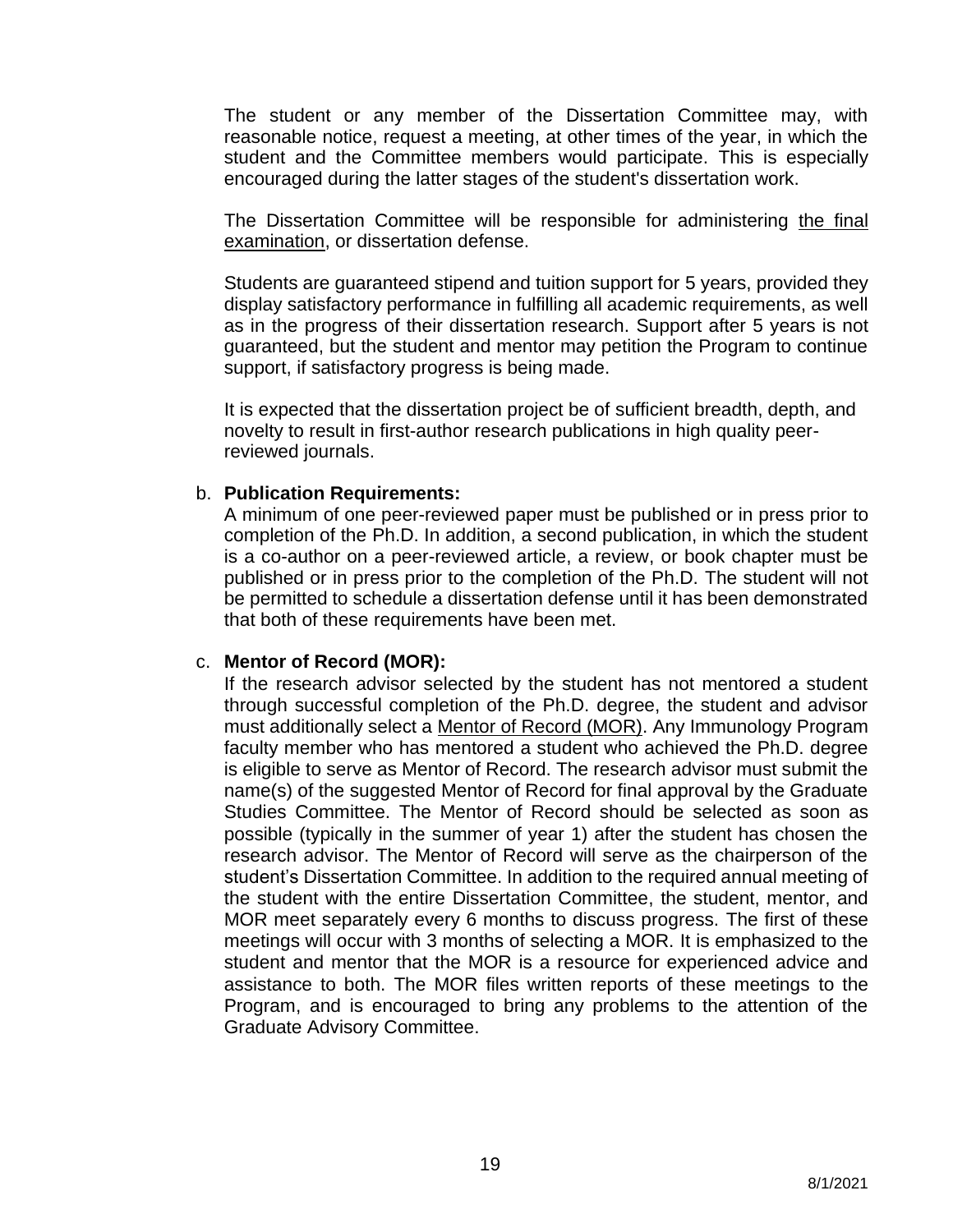# <span id="page-21-0"></span>**XIV. THE PH.D. DISSERTATION:**

To be awarded the Ph.D. degree, a candidate must satisfactorily defend the Ph.D. dissertation.

The procedure to be followed by the student regarding the Ph.D. dissertation is as follows:

- I. The student's completed or nearly completed research should be presented orally to members of the Dissertation Committee for consideration. If the Dissertation committee considers progress to be adequate, the student will be advised to write the dissertation. The style of the dissertation will conform to that presented in the CBE Style Manual.
- II. When a draft of the dissertation has been approved by the student's research advisor, a copy will be distributed to each member of the Dissertation Committee at least two weeks before the date of the final defense.
- III. This draft of the Dissertation must conform to the rules of the Graduate College office and must be presented to said office according to their schedule for that semester. https://grad.uiowa.edu/academics/thesis-and-dissertation
- IV. The student will present a one hour public seminar on the dissertation work. All graduate students and faculty in the program will be encouraged to attend. The seminar will be followed by a defense of the dissertation before the student's Dissertation Committee. A final draft of the dissertation will then be prepared incorporating revisions suggested by the committee and approved by the advisor and the committee.
- V. Final corrected copies of the dissertation must be submitted to the Graduate College office at least ten days before the graduation date.
- VI. Expenses for typing the dissertation, any illustrative material, and copies of the dissertation, are the responsibility of the student.
- VII. In addition to the copies required by the Graduate College, the student will present one final copy of the dissertation to the Program for the permanent library file, and at least one copy to the advisor.

## **XV. Food & Beverages for Meetings**

<span id="page-21-1"></span>The Immunology Graduate Program does not expect students to provide food and/or beverages for Committee meetings, Comprehensive Exams, or defenses. Further the lack of food/beverages will not be looked at negatively by those attending. This is supported by the Graduate Student Senate Resolution Addressing Food at Meetings.

## **XVI. PAY AND TIME OFF:**

<span id="page-21-2"></span>Successful graduate education in the sciences does not begin and end with the usual academic calendar, but rather is a full-time occupation. Reasonable vacation periods are certainly appropriate, but long or repeated absences are generally not permitted. Vacations or any other planned absences should be discussed in advance with the individual in whose laboratory a student is rotating or working.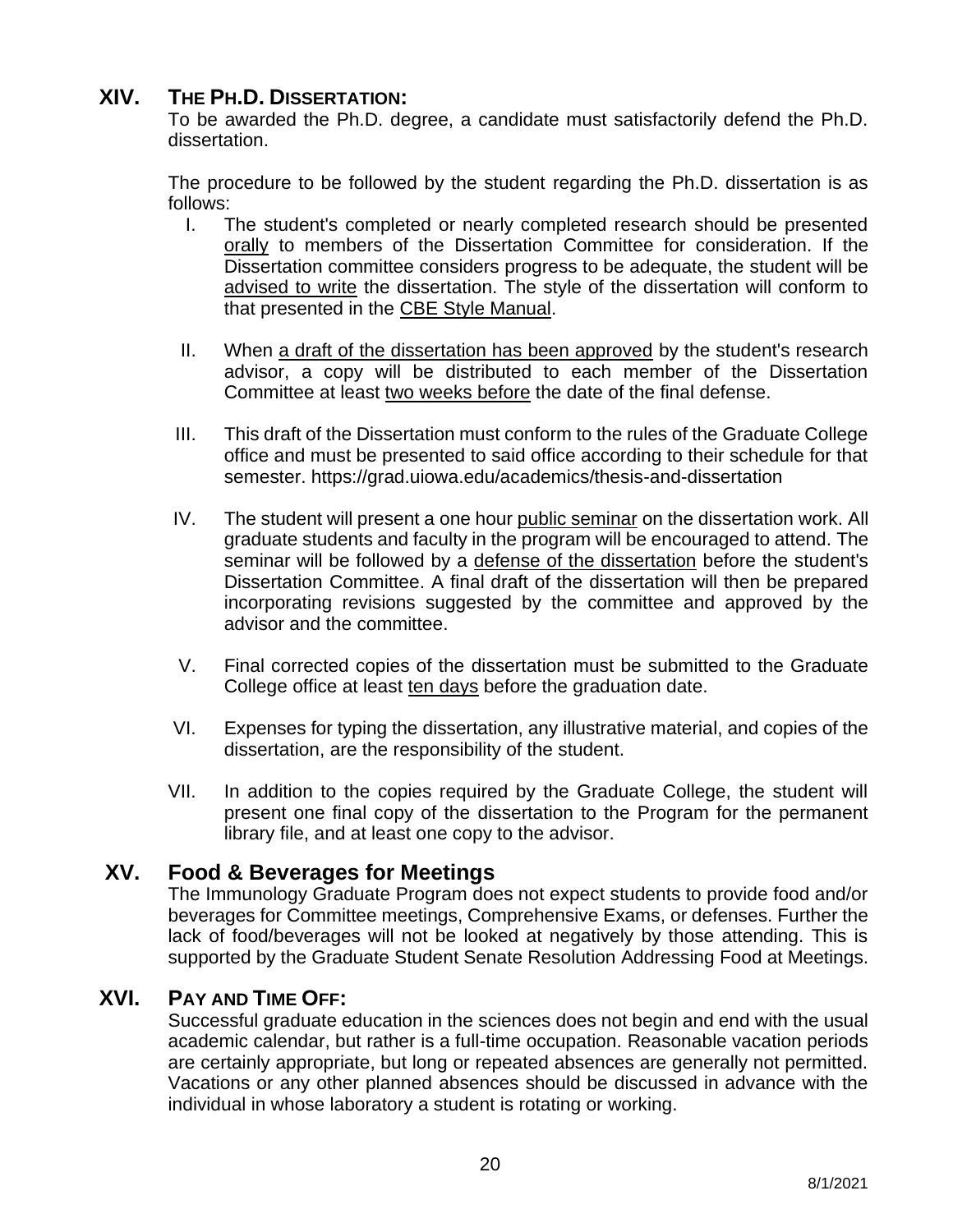Kirschstein-NRSA trainees and fellows are eligible for other types of leave (vacations and holidays, sick leave, parental leave). Please refer to NIH Parental Leave Policy for NRSAs<https://grants.nih.gov/grants/guide/notice-files/NOT-OD-18-154.html>

Currently enrolled University of Iowa Ph.D. students with a 25% or more appointment employed as:

- Teaching Assistants (FT19)
- Research Assistants (FR19-01, FR19-02)
- Graduate students appointed on federal training grants or federal fellowships

## <span id="page-22-0"></span>**a. Paid Leaves**

Ph.D. students are entitled to University-designated holidays and up to (15) working days per fiscal year of absence without pay deduction. All paid leave must be scheduled with the approval of the mentor. Ph.D. students may be absent for the University-designated holidays unless the mentor specifically requires the Ph.D. student to work. At such time, the mentor and the Ph.D. student shall schedule alternate paid time off. Mentors will make an effort to minimize holiday work for Ph.D. students and if they require work on a holiday, shall provide Ph.D. student(s) with no less than thirty (30) days written notice, whenever feasible.

- i. University-designated Holidays:
	- i. New Year's Day
	- ii. Dr. Martin Luther King, Jr.'s Birthday
	- iii. Memorial Day
	- iv. Independence Day
	- v. Labor Day
	- vi. Thanksgiving Day
	- vii. Friday after Thanksgiving Day
	- viii. Christmas Day
	- ix. A day before or after Christmas Day

Monday will be recognized as a holiday for all holidays occurring on a Sunday and Friday for all holidays occurring on a Saturday.

Any further paid leave should have the additional approval of the DEO/Director, which may be granted without financial support.

ii. Sick Leave

Ph.D. students may be absent due to illness without loss of pay not to exceed (18) days during a twelve-month appointment.

If a Ph.D. student has exhausted paid sick leave due to illness, they may request an unpaid leave of absence which will be granted at the sole discretion of the Program and mentor, and subject to any relevant policies of the Graduate College.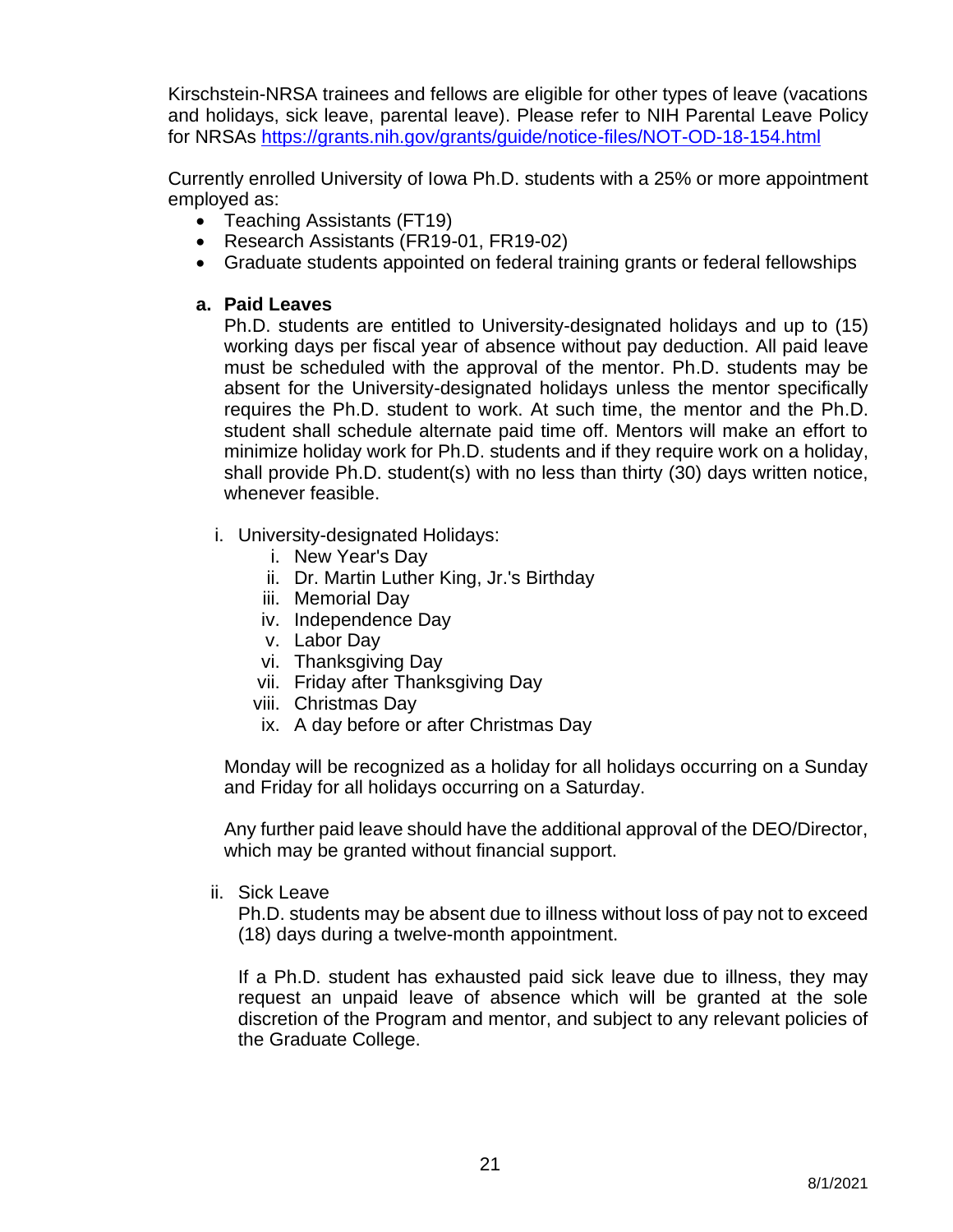iii. Family Illness Leave

PhD students may use available sick leave for care of and necessary attention to ill or injured members of the immediate family or for parental leave including birth and adoption.

iv. Bereavement Leave

Ph.D. students may use available sick leave for three (3) workdays when a death occurs in the employee's immediate family.

Ph.D. programs may grant additional paid leave - such leave may be granted provided the Program and mentor determine that the Ph.D. student is able to meet the time and effort obligations reflected in the percentage of appointment over the full term of the student's appointment.

## <span id="page-23-0"></span>**b. Unpaid Leave of Absence**

A Ph.D. student may be granted an unpaid leave of absence during the term of their appointment, upon request to and at the sole discretion of the Program and mentor.

The Program and mentor shall authorize leave requests in accordance with the provisions of the Family and Medical Leave Act of 1993 for qualifying individuals.

## <span id="page-23-1"></span>**c. Summer Registration and Tax Information**

Graduate students in the Program normally do not register for summer term. There are four exceptions to this: (1) Some first-year students who may take courses during their first summer; (2) Students taking the Comprehensive Exam during the summer term; (3) Students who are defending their PhD during the summer term; and (4) Students who have a summer fellowship (e.g., from the Graduate College). Outside of these exceptions, students will not register for the summer. (This policy is broadly in effect for all of the biomedical science advanced degree programs at the University of Iowa.)

Students should be aware that a tightening of IRS regulations has led to FICA withholding for summer stipend checks for students not registered for the summer term. This can amount to an income loss of about \$300, depending on the student's particular circumstances.

For students who are on a training grant fellowship (e.g., T32), it is recommended that the W-4 is changed to withhold taxes from paychecks each month for both federal and state. This will eliminate paying estimated taxes quarterly, and/or associated penalties.

## <span id="page-23-3"></span>**XVII. Scientific Ethics: Guidelines and Other Resources a. Policy on Authorship of Publications**

- <span id="page-23-2"></span>i. To merit authorship, an individual should:
- ii. Contribute significant ideas and experimental design to the project,
- iii. Take part in the actual experimentation and data analysis,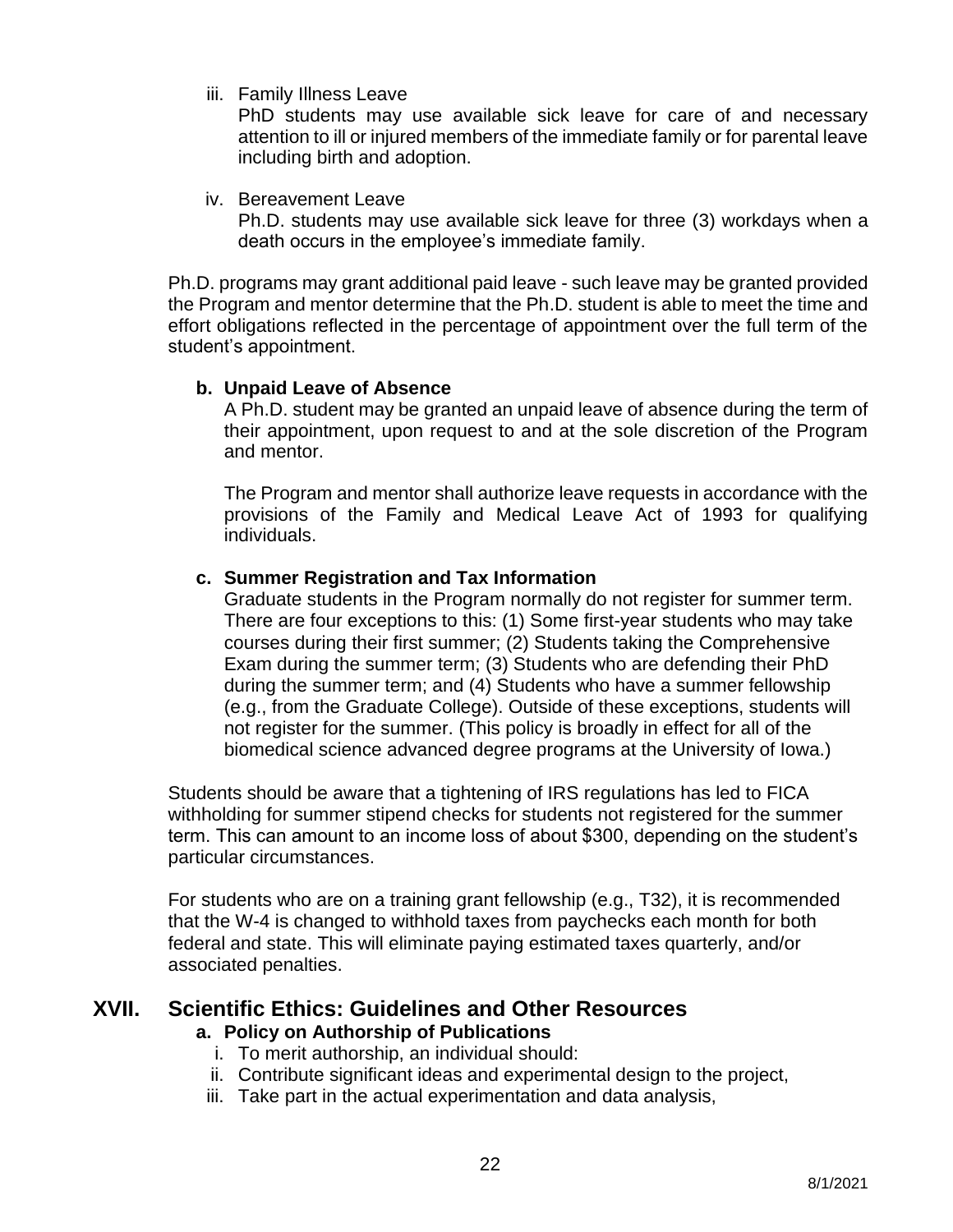iv. Be able to present and defend the work at a scientific meeting. (Exceptions may be made when one author has carried out a unique, sophisticated study or analysis.)

<span id="page-24-0"></span>Students should also read "Ethical Obligations of Authors" in Accounts of Chemical Research 18(12), pp. 356-57 (1985).

## **b. Scientific Misconduct**

The U.S. Public Health Service has a formal policy dealing with misconduct. It is described in a special [July 19, 1985, issue of the NIH Guide to Grants and](https://grants.nih.gov/grants/guide/historical/1985_07_18_Vol_14_No_09.pdf)  [Contracts.](https://grants.nih.gov/grants/guide/historical/1985_07_18_Vol_14_No_09.pdf) At the very least we must respect this statement. It says in part:

It is the policy of the PHS to maintain high ethical standards in research and to investigate and resolve promptly and fairly all instances of alleged or apparent misconduct.

As defined by the policy, "misconduct" is: (1) Serious deviation from accepted practices in carrying out research or in reporting the results of research. This includes fabrication, falsification, or plagiarism of data. (2) Other examples include material failure to comply with Federal requirements affecting specific aspects of the conduct of research; e.g. the protection of human subjects and the welfare of laboratory animals.

Misconduct does not include errors of judgment, errors in the recording, selection, or analysis of data or differences in opinions involved in the interpretation of data.

Scientific misconduct is grounds for immediate dismissal from the Immunology Ph.D. Program.

## <span id="page-24-1"></span>**c. Academic Misconduct**

Any form of cheating or plagiarism in respect to curricular requirements is grounds for dismissal. Plagiarism is taking another's ideas, words, or creative works and presenting them as your own, or presenting them without proper attribution (giving credit to the original source).

# **XVIII. Sexual Harassment**

<span id="page-24-2"></span>The University of Iowa has clearly stated guidelines and regulations pertaining to sexual harassment. A copy of these rules is available from the Graduate College, <https://www.grad.uiowa.edu/faculty-staff/policies/sexual-harassment-policy> and the University of Iowa Operations Manual, [https://opsmanual.uiowa.edu/community](https://opsmanual.uiowa.edu/community-policies/sexual-harassment)[policies/sexual-harassment.](https://opsmanual.uiowa.edu/community-policies/sexual-harassment)